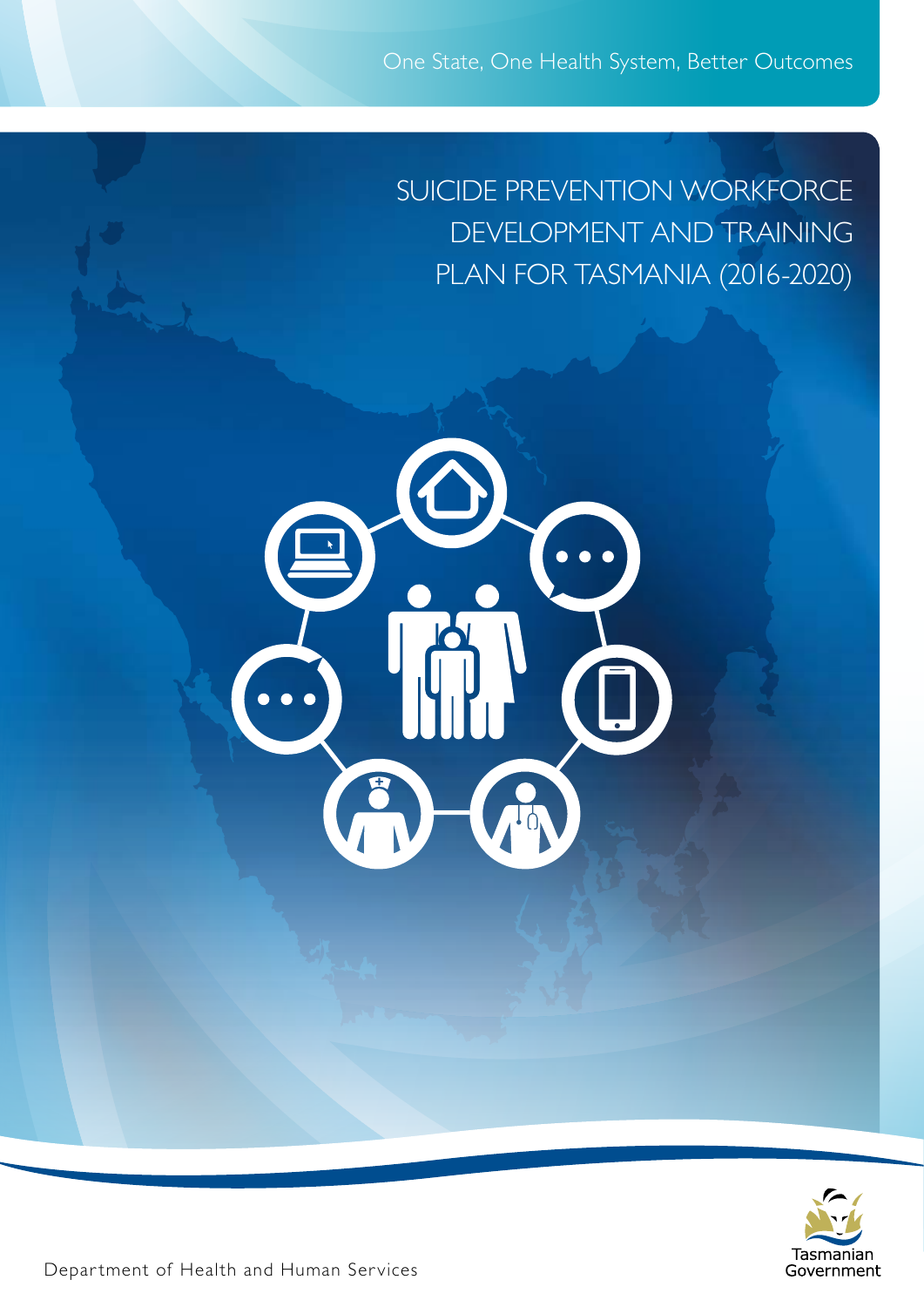# Acknowledgements

We acknowledge all people in Tasmania who have direct experience of suicide, including those who have attempted suicide and people bereaved by suicide. The voice of people with lived experience has been essential in the development of this Plan, and these voices are valued and supported by all of the people involved in this work.

Thank you to the many organisations, service providers and community members in Tasmania who shared their views, their knowledge and expertise, and their stories to help shape this Plan. This includes members of the Tasmanian Suicide Prevention Committee and the Tasmanian Suicide Prevention Community Network.

We would also like to acknowledge the work of the Hunter Institute of Mental Health that assisted the Tasmanian Government in the development of this Plan.

Department of Health and Human Services Mental Health, Alcohol and Drug Directorate

Email: rethink@dhhs.tas.gov.au Visit: www.dhhs.tas.gov.au/mentalhealth

Published: March 2016

© Copyright State of Tasmania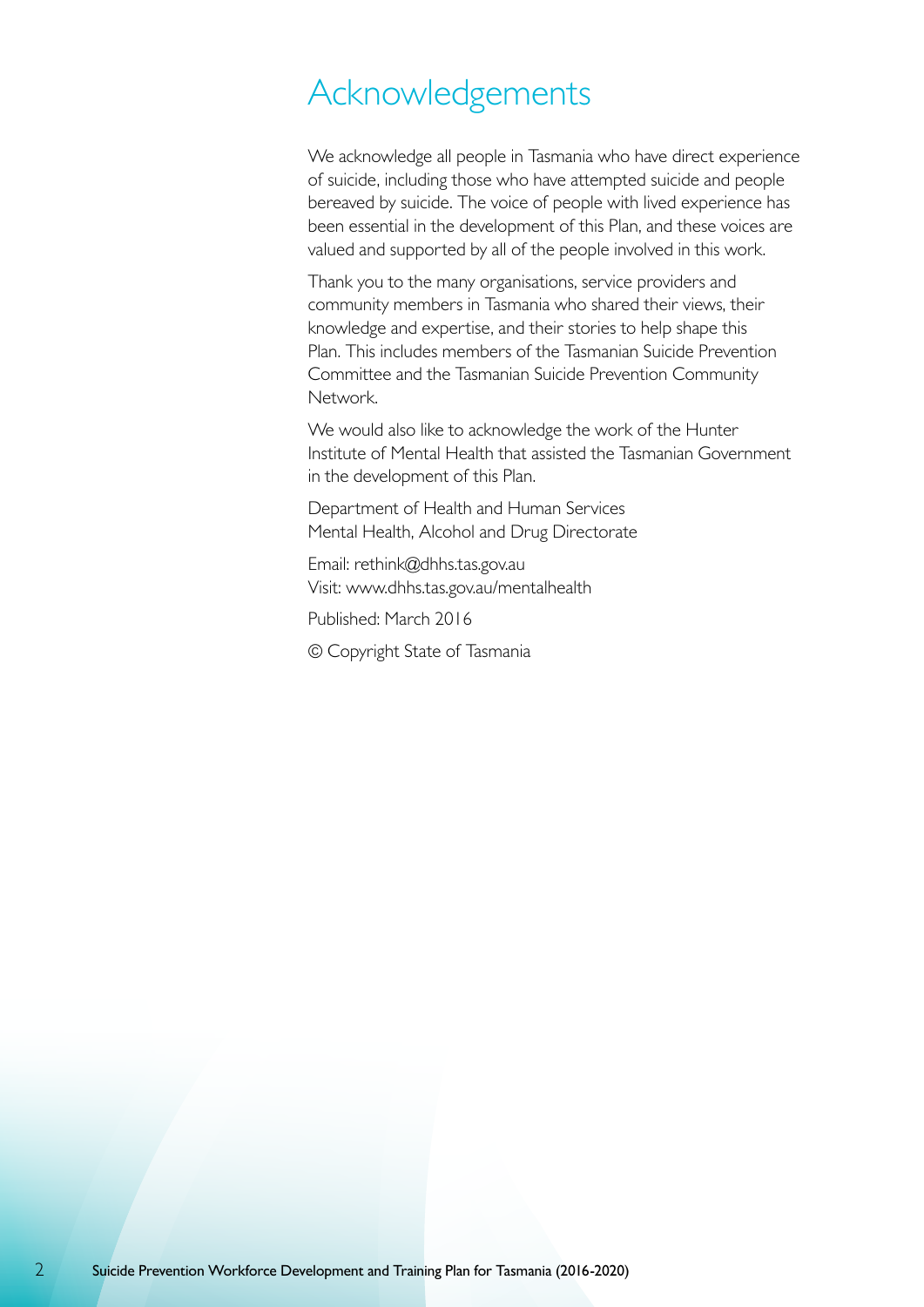# Contents

| Our Approach to Workforce Development and Training 11 |  |
|-------------------------------------------------------|--|
|                                                       |  |
|                                                       |  |
|                                                       |  |
|                                                       |  |
|                                                       |  |
|                                                       |  |

 $\overline{3}$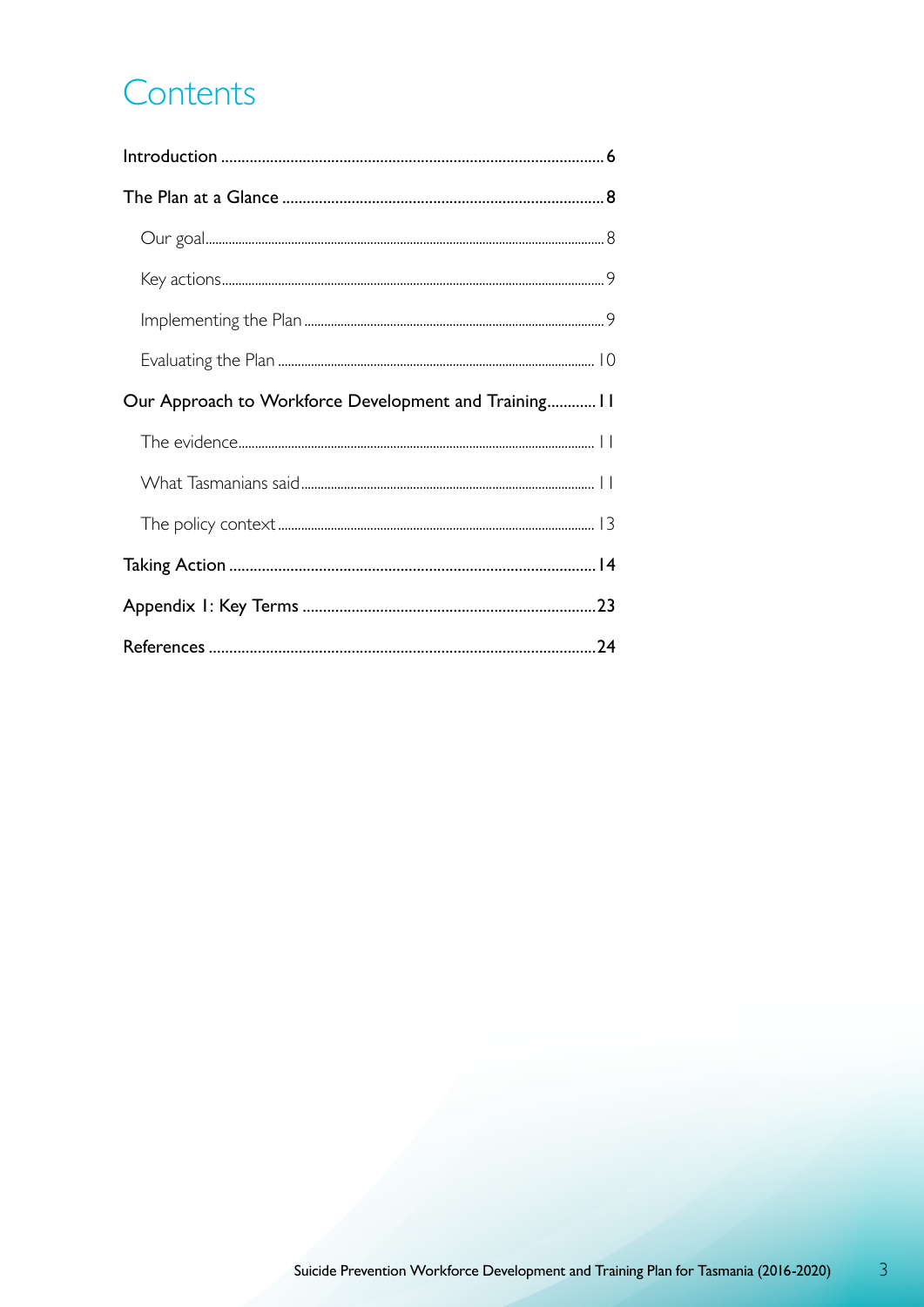# Need help?

#### **A life threatening emergency – dial 000**

#### **For young people**

Kids Helpline: 1800 55 1800 (24/7 crisis support) www.kidshelp.com.au

headspace: 1800 650 890 www.headspace.org.au (direct clinical services)

#### **National 24/7 crisis services (telephone and online)**

Lifeline: 13 11 14 www.lifeline.org.au

Suicide Call Back Service: 1300 659 467 www.suicidecallbackservice.org.au

> beyondblue: 1300 22 4636 www.beyondblue.org.au

MensLine Australia: 1300 78 99 78 www.mensline.org.au

#### **Other local and national resources:**

Tasmanian Suicide Prevention Community Network www.suicidepreventiontas.org.au

> Sudden Loss Support Kit Tasmania www.dhhs.tas.gov.au/mentalhealth

Lifelink Samaritans Tasmania Inc 1300 364 566 (Statewide)

Healthcaredirect (24/7 healthcare advice) 1800 022 222 www.healthdirect.gov.au

> Conversations Matter www.conversationsmatter.com.au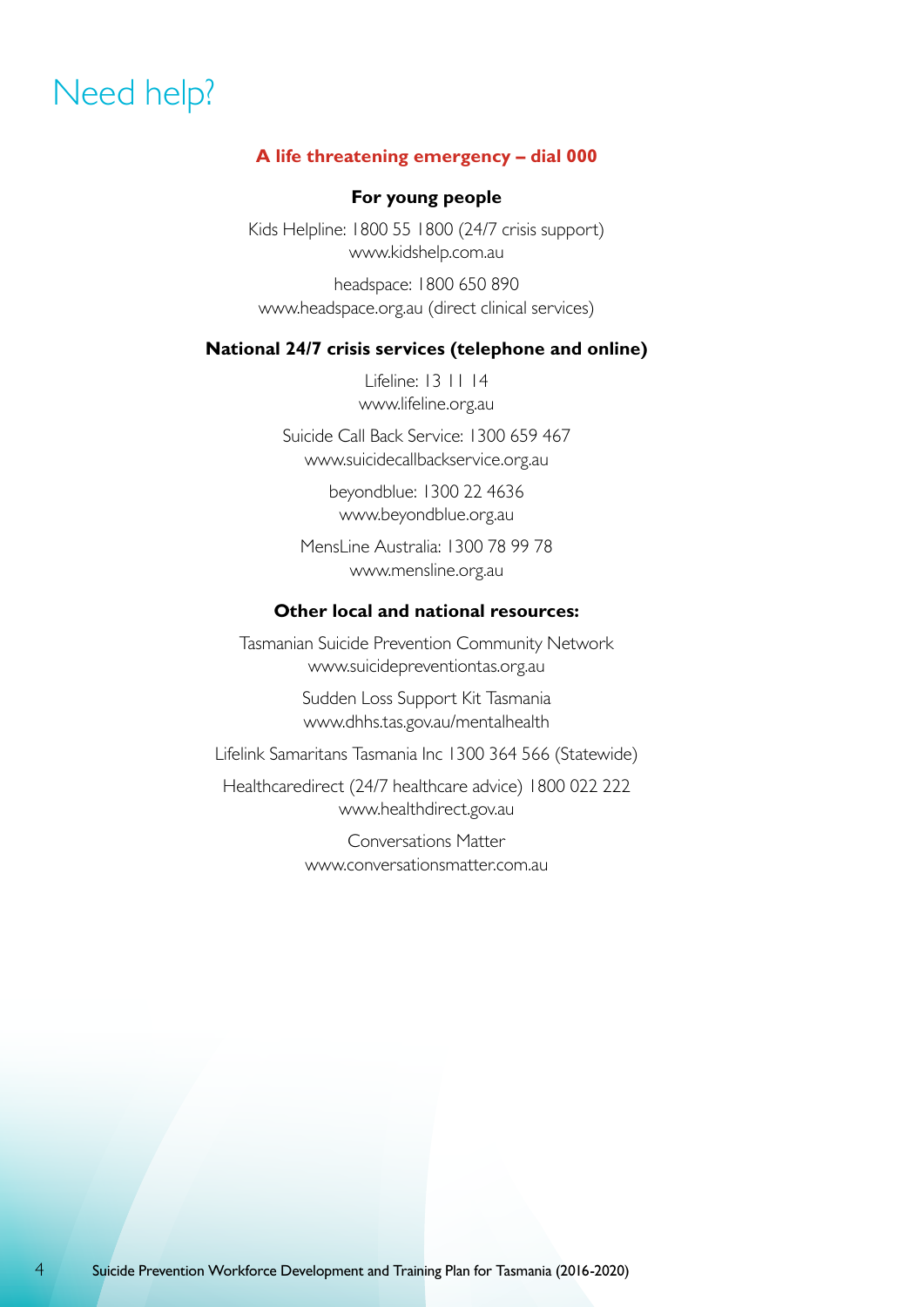# Message from the Minister for Health

The impact of suicide is felt deeply by individual Tasmanians, their families and our community. Sadly, it's the source of significant pain, thoughts of "what if" and "if only", and of course the loss of someone special from our lives.

This is why the Tasmanian Government is taking action and providing \$3m in additional funding for targeted suicide prevention initiatives. How these initiatives should be delivered, with focus on the whole community, our youth and developing our workforce have been thoroughly consulted. The result of this collaboration is the documents you are holding now.

From the outset, on behalf of the Government, I sincerely thank the many people who have contributed. Thanks especially to those who generously shared with us their difficult personal stories of loss. I believe that the lived experiences together with our comprehensive review of research literature puts us in an excellent position to move forward with well-designed suicide prevention initiatives which will save lives.

It is very important to remember that we are all in a position to help those around us: ready to listen, brave to ask the question and empowered to offer hope.

I look forward to working with all Tasmanians on this important issue.

Together we can build a supportive community which values and affirms life.

michael Juguron

Hon Michael Ferguson MP Minister for Health



Hon Michael Ferguson MP Minister for Health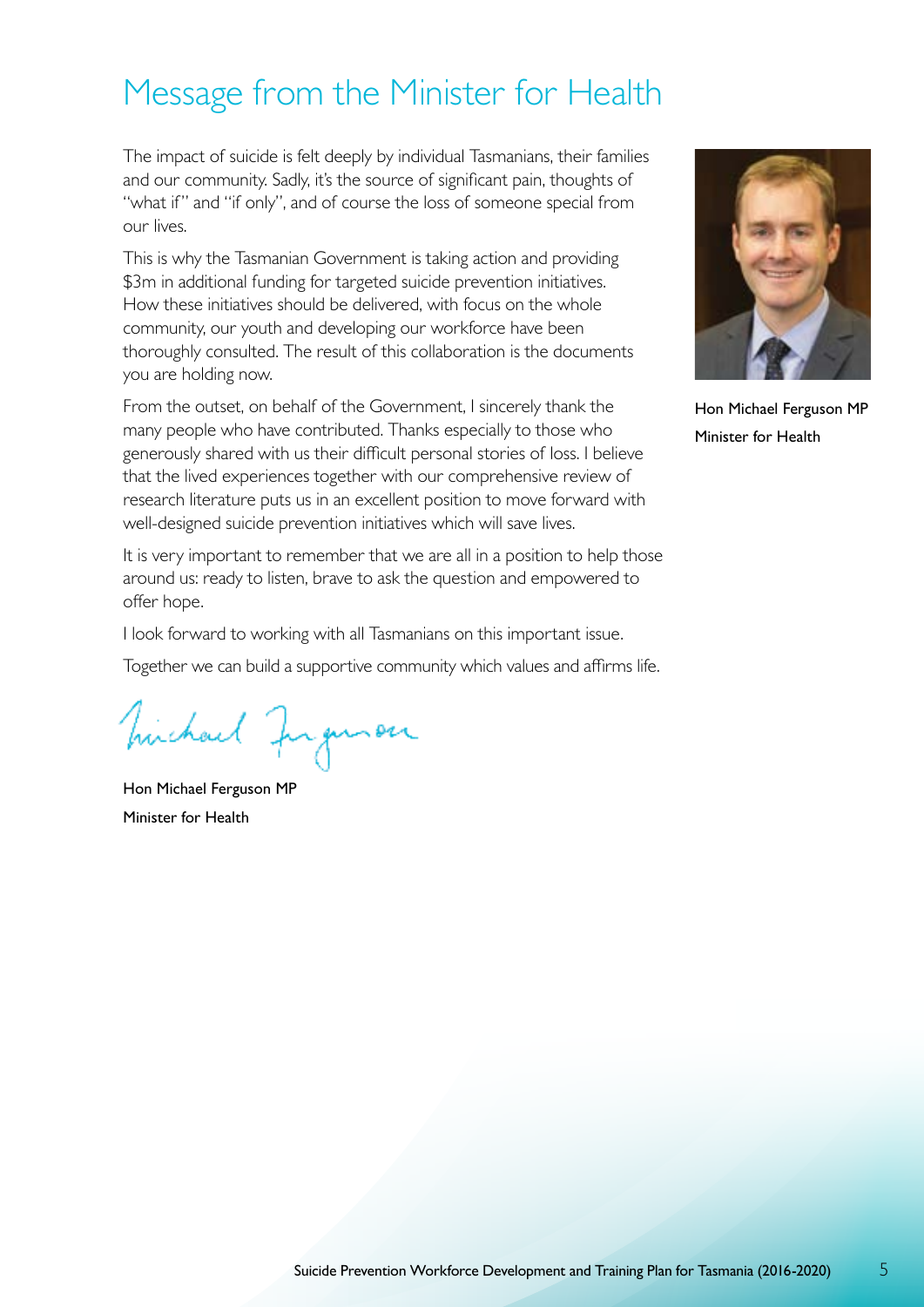# Introduction

Suicide is an important health and community issue in Tasmania that can have a far-reaching effect on individuals, families and communities.

Taking action to reduce suicide is a priority of the Tasmanian Government with the commitment of an additional \$3million into targeted suicide prevention initiatives, including the development of a new *Suicide Prevention Workforce Development and Training Plan for Tasmania*. This Plan will deliver suicide prevention awareness training to people in key occupations.

The Plan will contribute to the goal of reducing suicide in Tasmania. It will support identified workforces and groups to provide effective and compassionate care and support to people experiencing suicidal thoughts and behaviours.

The Plan prioritises the following groups:

- workforces likely to interact with people experiencing a suicidal crisis
- health (and other) workers likely to interact with those at risk of suicide and/or needing ongoing management and care
- non-health workforces who may interact with people at risk of suicide or those impacted by suicide
- families and carers, community groups and workforces interacting with the community and all other workforces.

The *Suicide Prevention Workforce Development and Training Plan for Tasmania (2016-2020)* is a companion document to the *Tasmanian Suicide Prevention Strategy (2016-2020)* and the new *Youth Suicide Prevention Plan for Tasmania (2016-2020)*. Together these documents outline this Government's plan to reduce suicide in Tasmania.

Other targeted and proactive suicide prevention activities include:

- helping communities to develop and implement suicide prevention community action plans
- installing suicide prevention measures at locations known for repeat suicides
- establishing a new model to facilitate early intervention referral pathways following attempted suicide and/or self-harm
- establishing a new Tasmanian Suicide Register.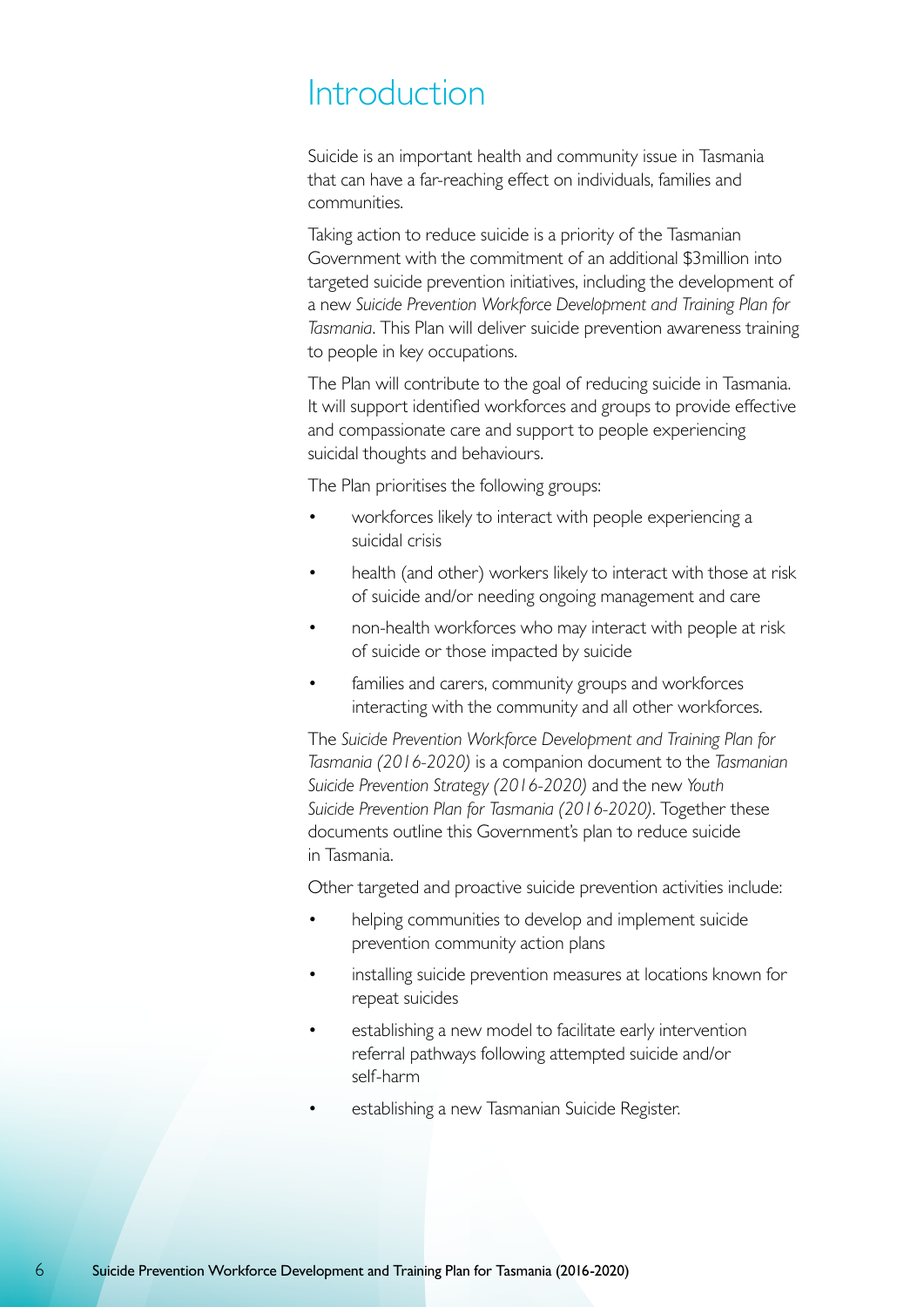Taking action to reduce suicide is also part of the Government's commitment to improve the mental health and wellbeing of Tasmanians with an additional investment of \$8.7 million into mental health in Tasmania.

This has included additional funding to:

- increase staffing for child and adolescent mental health services
- increase advocacy support for people living with mental illness
- extend mental health support in rural communities
- provide grassroots mental health support through Neighbourhood Houses
- deliver men's mental health and wellbeing through Men's Sheds
- increase targeted and proactive suicide prevention strategies.

The *Rethink Mental Health Plan 2015-2025* was released last year. This sets a vision for the Tasmanian community where all people have the best possible mental health and wellbeing. It also outlines a plan to deliver a co-ordinated and integrated mental health system.

The State Government is also reforming Tasmania's health system through the One State, One Health System, Better Outcomes process by developing a single health system with facilities and people networked to achieve high quality, safe and efficient services. Through the Healthy Tasmania initiative there is a concerted effort to promote good health and prevent chronic disease.

Taken together, all of these initiatives will make a significant contribution to the goal of making Tasmania the healthiest population in Australia by 2025.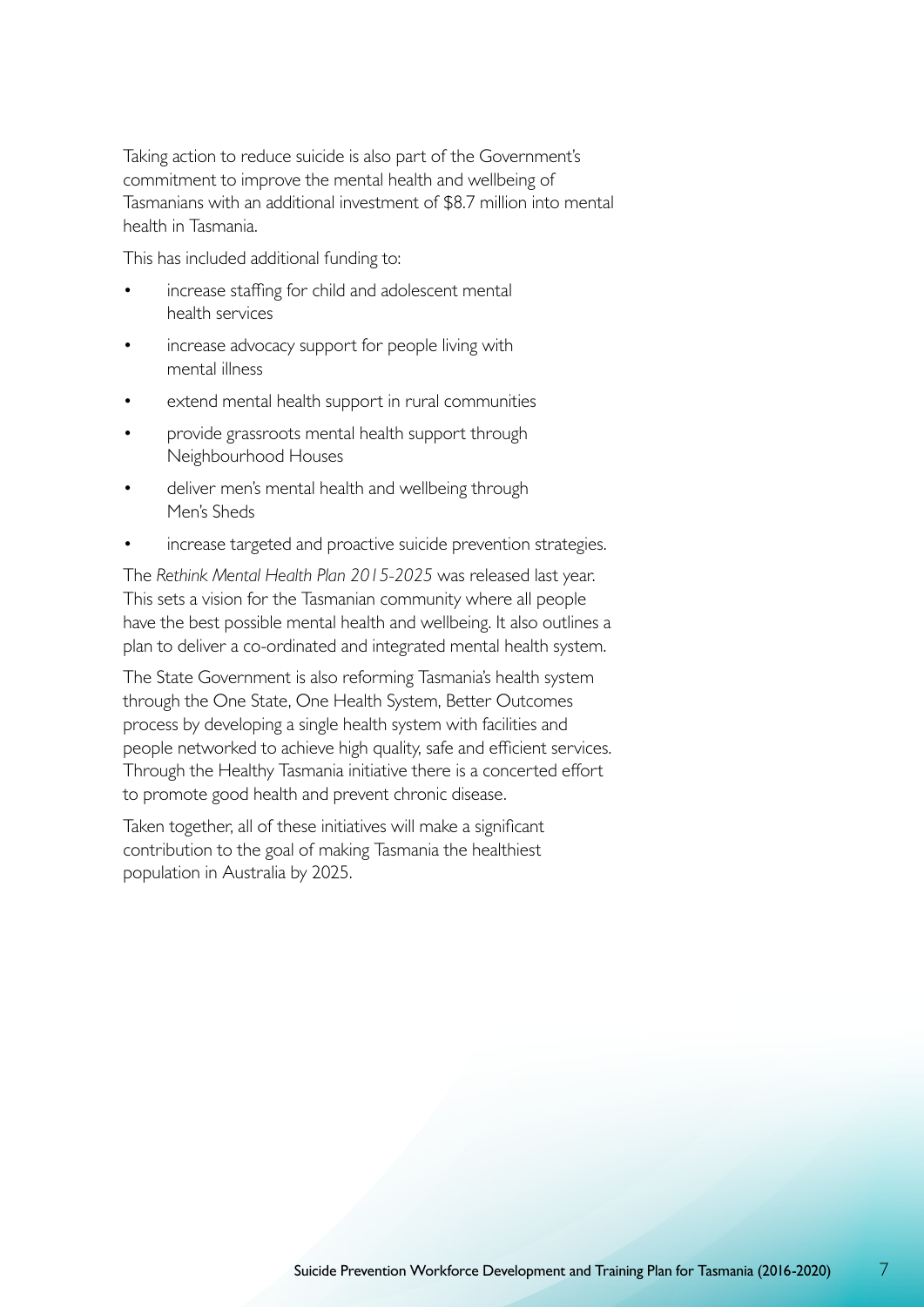# The Plan at a Glance

Suicide is a major issue for Tasmanians. Individuals, families, communities and the workforces that support them can all be affected. Developing and supporting the workforce and community gatekeepers through targeted education and training is an important part of any suicide prevention strategy and the focus of this Plan.

The *Suicide Prevention Workforce Development and Training Plan for Tasmania (2016-2020) (*the Workforce Plan*)* was developed to inform the future planning, commissioning and delivery of suicide prevention training in Tasmania. The Workforce Plan details the types of workforce development and training required across sectors and groups that can build capacity based on role and likely interaction with people at risk of suicide or those impacted by suicide.

The Workforce Plan supports the overarching *Tasmanian Suicide Prevention Strategy (2016-2020*) and informs and expands priority five under the Strategy to "train and support health workers and other gatekeepers to provide effective and compassionate care and support for people experiencing suicidal thoughts and behaviours." It has been developed following a review of the evidence for effective approaches, an analysis of the national and international policy context, and a review of current training provided (or in development) nationally and in Tasmania.

A series of consultations held during the development of the Workforce Plan engaged service providers across sectors through an online survey, key informant interviews and face-to-face consultation workshops.

The National Mental Health Commission and the Australian Government have identified workforce development in mental health and suicide prevention as a priority for the next five years. Similarly, the Tasmanian Government has committed to supporting and developing our workforce as part of *Rethink Mental Health: A long-term plan for mental health in Tasmania 2015-2025* (Rethink Plan) with a specific commitment to develop a workforce plan for suicide prevention.

## Our goal

Support priority workforces and groups to provide effective and compassionate care and support to people experiencing suicidal thoughts and behaviours.

*Reducing suicidal behaviour and its impacts is a major focus of the Tasmanian Government, with the release of Tasmanian Suicide Prevention Strategy (2016-2020) detailing the priorities for coordinated action over the next five year period.*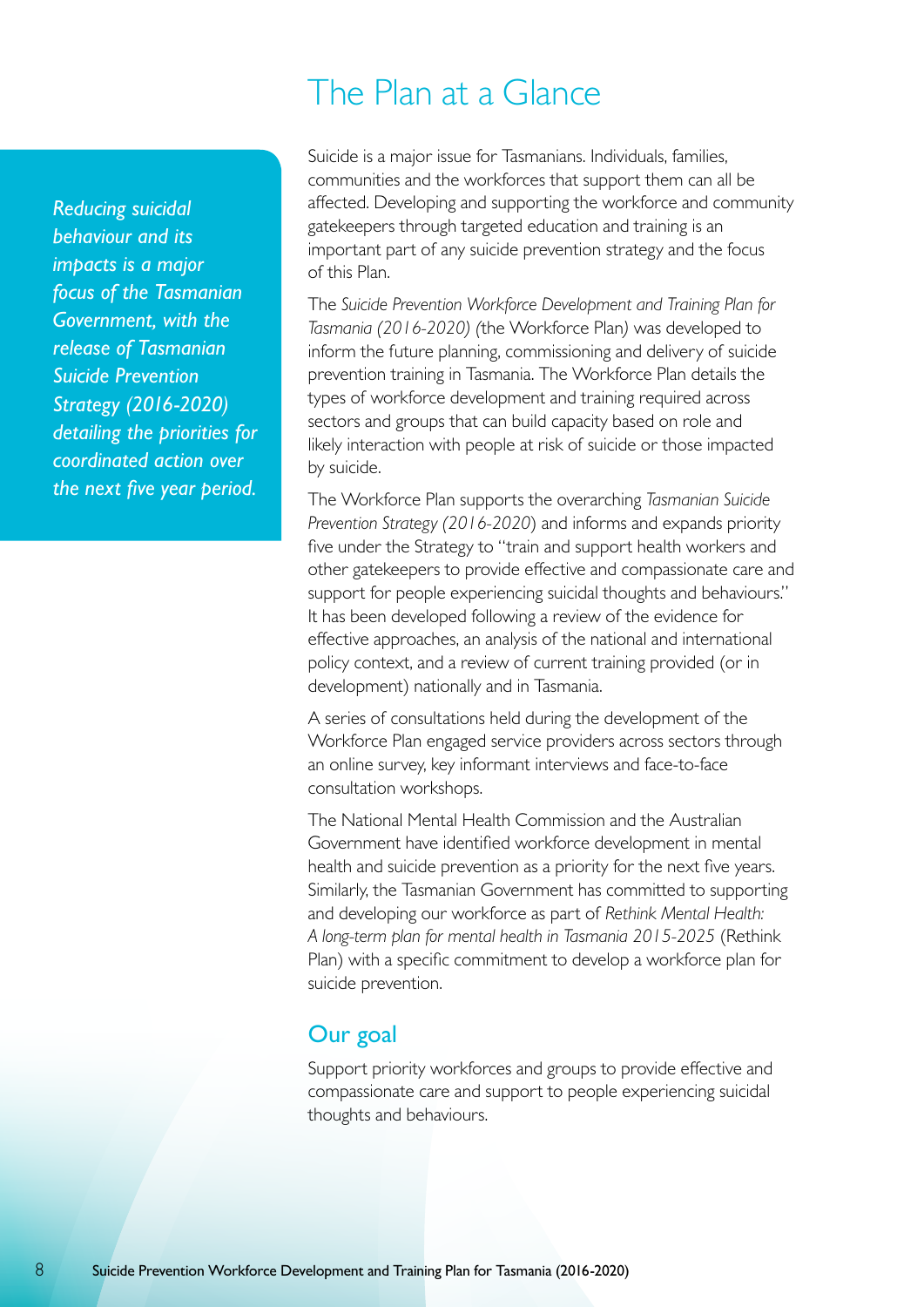### Key actions

The Workforce Plan identifies a range of key actions that have been prioritised for implementation including identification and commissioning of suitable training packages for staff working in emergency departments and mental health services, GPs and media professionals working across print, broadcast and online.

### Implementing the Plan

Preventing suicide and suicidal behaviour and supporting the workforce and gatekeepers to provide effective and compassionate care and support is a priority for the Tasmanian Government. The Workforce Plan provides guidance on the priority areas over the next five calendar years.

The key actions have been identified as immediate to short-term (within 1 year); medium-term (within 2-3 years) and opportunities for further consideration in the longer-term (within 4-5 years) and are outlined in the Plan (pp.14-22).

The Tasmanian Government will evaluate and monitor progress during the term of the Plan to determine whether the actions we are taking are delivering the desired outcomes. We will continue to adapt and improve our actions, taking into account any lessons learned through the monitoring and evaluation process. As a result, the medium to long term actions outlined in the Plan may need to be revised, in the context of evaluation outcomes and future investment priorities.

Overall responsibility for implementing and monitoring this Plan and the supporting key actions will reside with the Department of Health and Human Services (DHHS), with strategic advice provided through two forums:

- The Tasmanian Suicide Prevention Committee (TSPC); and the
- Tasmanian Suicide Prevention Community Network (TSPCN).

The membership of the TSPC will be reviewed and re-established to ensure it aligns with the new strategic direction for suicide prevention in Tasmania. The TSPC will provide for the formation of time-limited working groups to support implementation of this Plan.

Primary Health Tasmania (PHT) will have a key role as a member of the TSPC to ensure that Tasmania can leverage national mental health and suicide prevention reforms and available resources to complement regional approaches to suicide prevention and workforce development and training.

The TSPCN is a community network open to all Tasmanians with an interest in building the capacity of communities to respond to suicide and to work proactively to prevent suicide.

DHHS will provide an annual report to the Minister for Health on progress against the key actions in the Workforce Plan.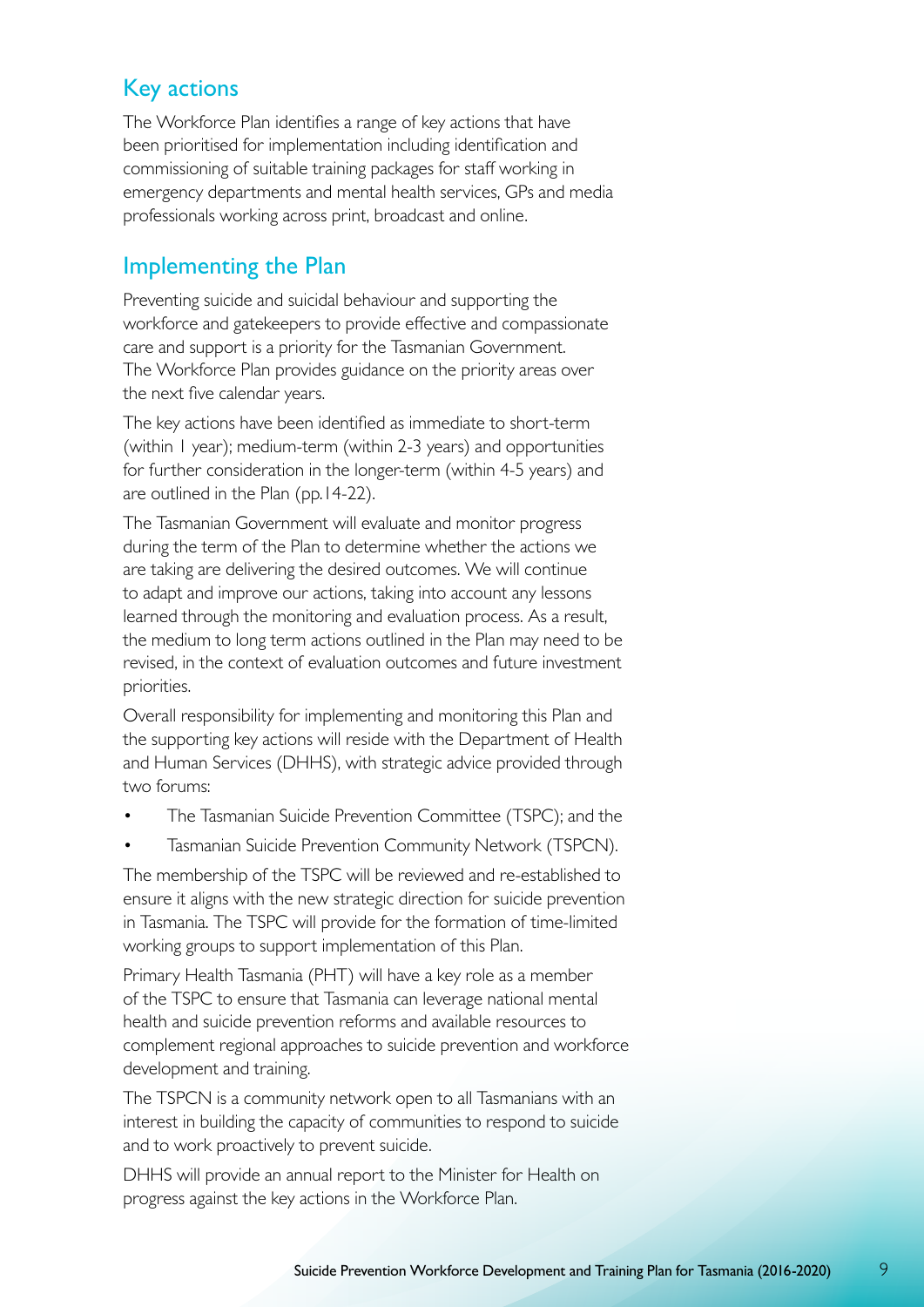### Evaluating the Plan

The *Tasmanian Suicide Prevention Strategy (2016-2020)* outlines our approach to evaluation which will be used to assess the overall appropriateness, effectiveness and impact of the Strategy and supporting Plans as a whole, and individual priorities such as workforce development, education and training. In line with this approach, the Workforce Plan includes a summary of expected short-term effects, long-term effects and outcomes as outlined below in Figure 1.

#### Actions:

Train and support identified workforces and groups

#### Short-term effects:

Increased opportunities for participation in evidence-based suicide prevention training

#### Long-term effects:

A fully trained competent workforce that can provide high quality and compassionate care to people at risk or affected by suicide

#### Outcomes:

 Reduction in suicidal behaviours and the impacts of suicidal behaviour in Tasmania

**Figure 1: A summary of actions, effects and outcomes of the Suicide Prevention Workforce Development and Training Plan for Tasmania (2016-2020)**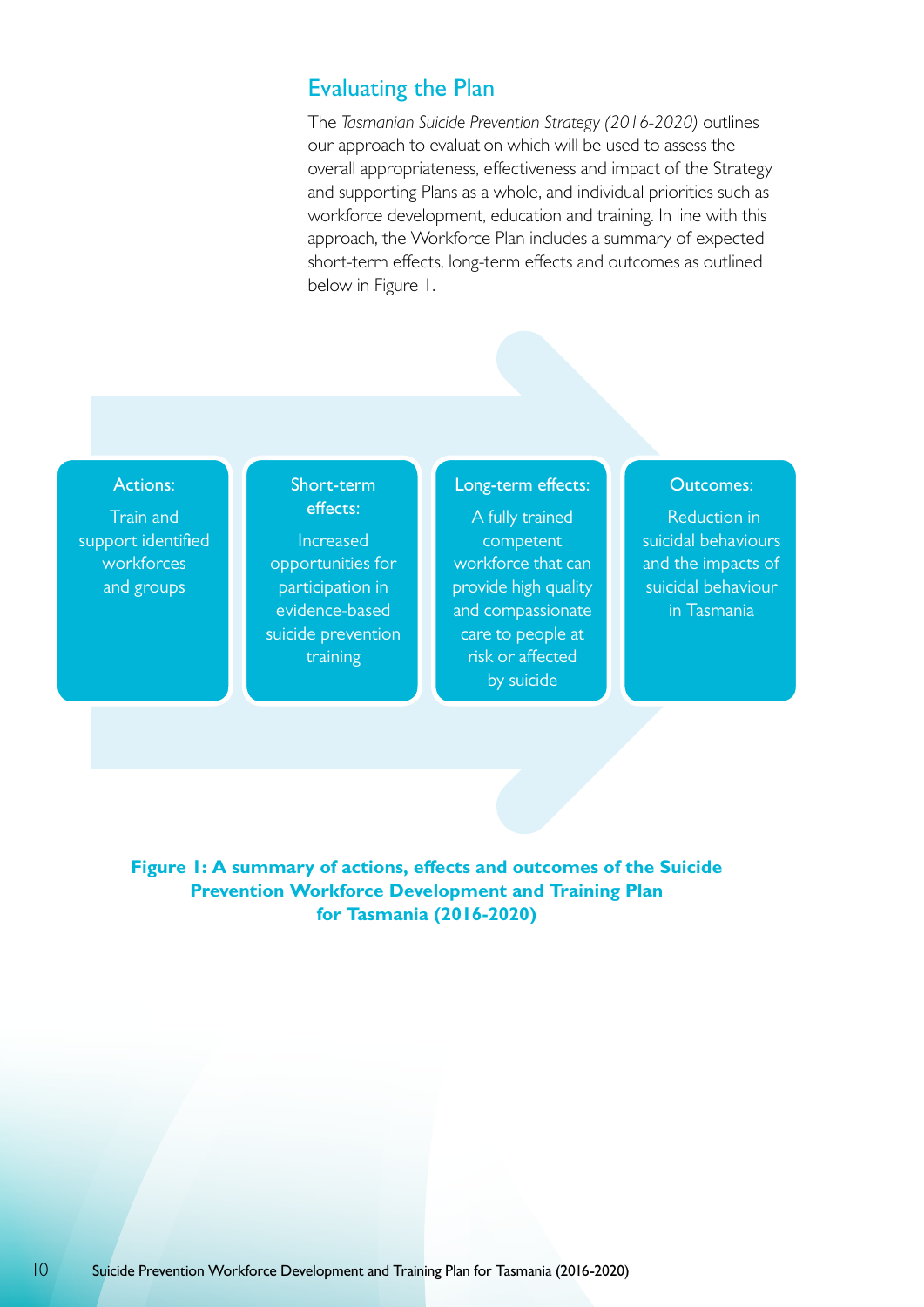# Our Approach to Workforce Development and Training

### The evidence

A literature review prepared to inform the development of the *Tasmanian Suicide Prevention Strategy (2016-2020)* considered the evidence for suicide prevention education and training programs and approaches (2).

The most commonly used training programs in Australia and in Tasmania include gatekeeper programs such as ASIST and Mental Health First Aid. These programs provide general knowledge and skills to support someone who may be suicidal and are generally provided for community gatekeepers rather than health professionals.

## What Tasmanians said

In developing the Workforce Plan a series of consultations were held in Tasmania which included stakeholder workshops, key informant interviews, an online survey and community focus groups. Additional key informant interviews occurred with national stakeholders, including professional bodies, nationally funded training providers and non-government organisations developing and/or delivering suicide prevention training.

The consultations revealed the workforces and groups that Tasmanian stakeholders believed were most important to target, the range of approaches to training already being offered and a range of key issues for consideration in developing the Workforce Plan. The priority workforces and groups in scope of this Plan are shown in Table 1 overleaf.

*A gatekeeper in suicide prevention is defined as an individual in a community who has contact with large numbers of community members as part of their usual routine. They may be trained to identify persons at risk of suicide and refer them to treatment or supporting services as appropriate.*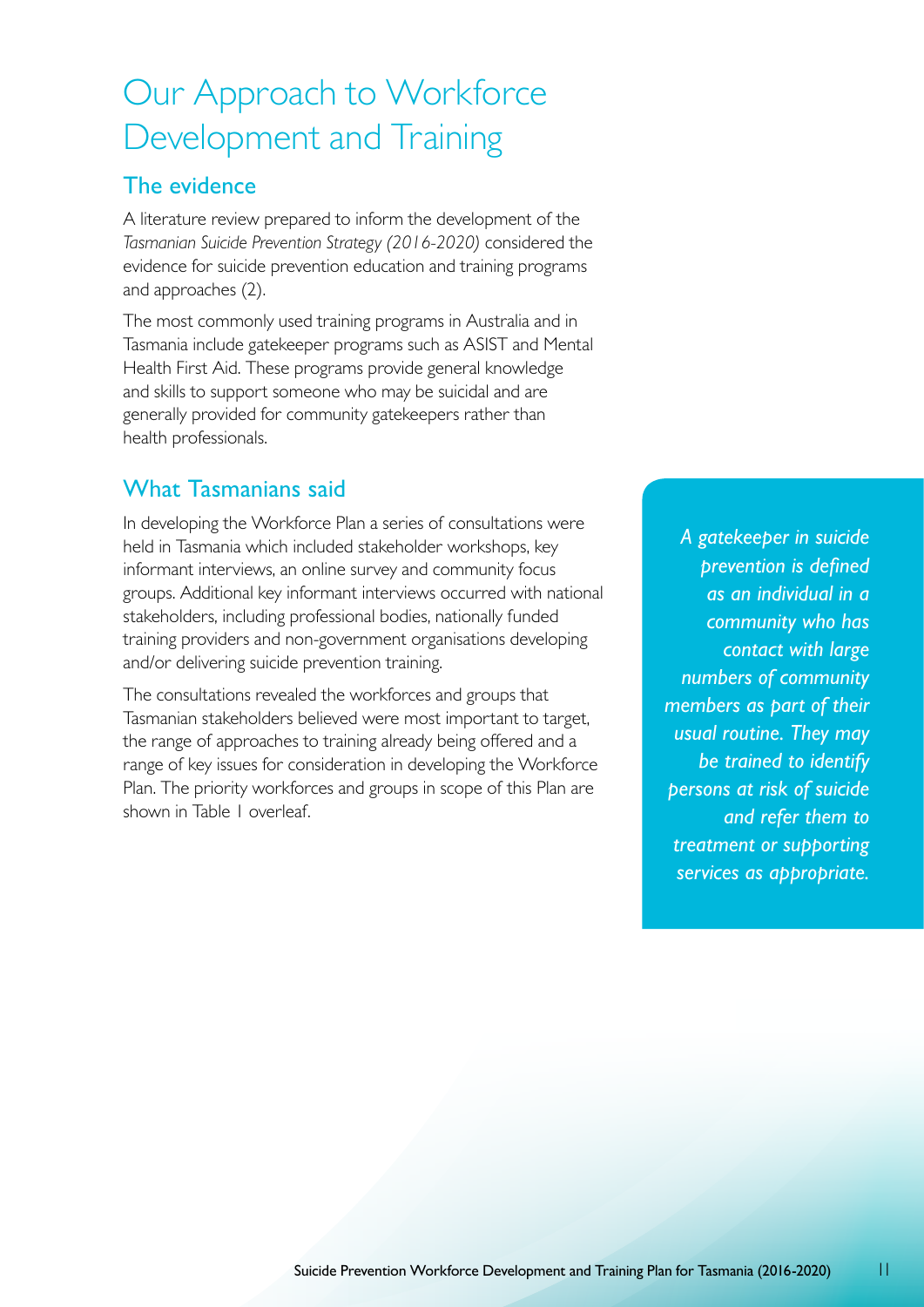## **Table 1: Priority workforces and groups**

| <b>Health professionals</b>                                                                                                                                                                           | Including: nurses (with those working in emergency<br>departments and aged care highlighted specifically); doctors<br>(especially those working in emergency departments and<br>mental health services); general practitioners; mental health<br>workers (including those in child and adolescent mental<br>health); alcohol and other drug workers; clinical support and<br>telephone triage officers. |
|-------------------------------------------------------------------------------------------------------------------------------------------------------------------------------------------------------|---------------------------------------------------------------------------------------------------------------------------------------------------------------------------------------------------------------------------------------------------------------------------------------------------------------------------------------------------------------------------------------------------------|
| <b>Emergency services and</b><br>first responders                                                                                                                                                     | Including: police (with front-line police officers highlighted);<br>ambulance officers; fire officers; and State Emergency<br>Services.                                                                                                                                                                                                                                                                 |
| <b>People working in education</b>                                                                                                                                                                    | Including: teachers (primary and secondary schools); school<br>counsellors, psychologists and social workers; teacher's<br>assistants/aides; university lecturers and tutors; TasTAFE<br>teachers and vocational education and training providers;<br>and school health nurses.                                                                                                                         |
| <b>Media professionals</b>                                                                                                                                                                            | Including: print, broadcast and online journalists from across<br>Tasmania; and journalism students.                                                                                                                                                                                                                                                                                                    |
| <b>Correctional staff</b>                                                                                                                                                                             | Including: prisons and community corrections.                                                                                                                                                                                                                                                                                                                                                           |
| Those with a role in<br>workplace health and safety                                                                                                                                                   | Including: Human Resources staff; Employee Assistance<br>Programs; supervisors and managers; and those with work<br>health and safety roles.                                                                                                                                                                                                                                                            |
| <b>Other government and</b><br>non-government workforces<br>that come into contact with<br>people at risk of suicide or<br>impacted by suicide                                                        | Including: child protection workers; child health and<br>parenting services; aged care workers; community sector<br>organisations (such those working in residential or disability<br>support programs); volunteers working in community sector<br>organisations; sexual assault workers and others; Victim<br>Support Service staff and other court staff (especially<br>coronial staff).              |
| <b>Those with lived experience</b><br>(people with a personal<br>experience of suicide<br>including suicide attempts,<br>suicidal thinking and<br>behaviour and those who<br>are bereaved by suicide) | Including: families and carers; and those with direct experience<br>of suicidal behaviour (especially those filling advocacy or<br>support roles).                                                                                                                                                                                                                                                      |
| <b>Community groups</b>                                                                                                                                                                               | Including: local communities (for example, rural communities);<br>priority population communities (for example, Aboriginal<br>communities); and community leaders.                                                                                                                                                                                                                                      |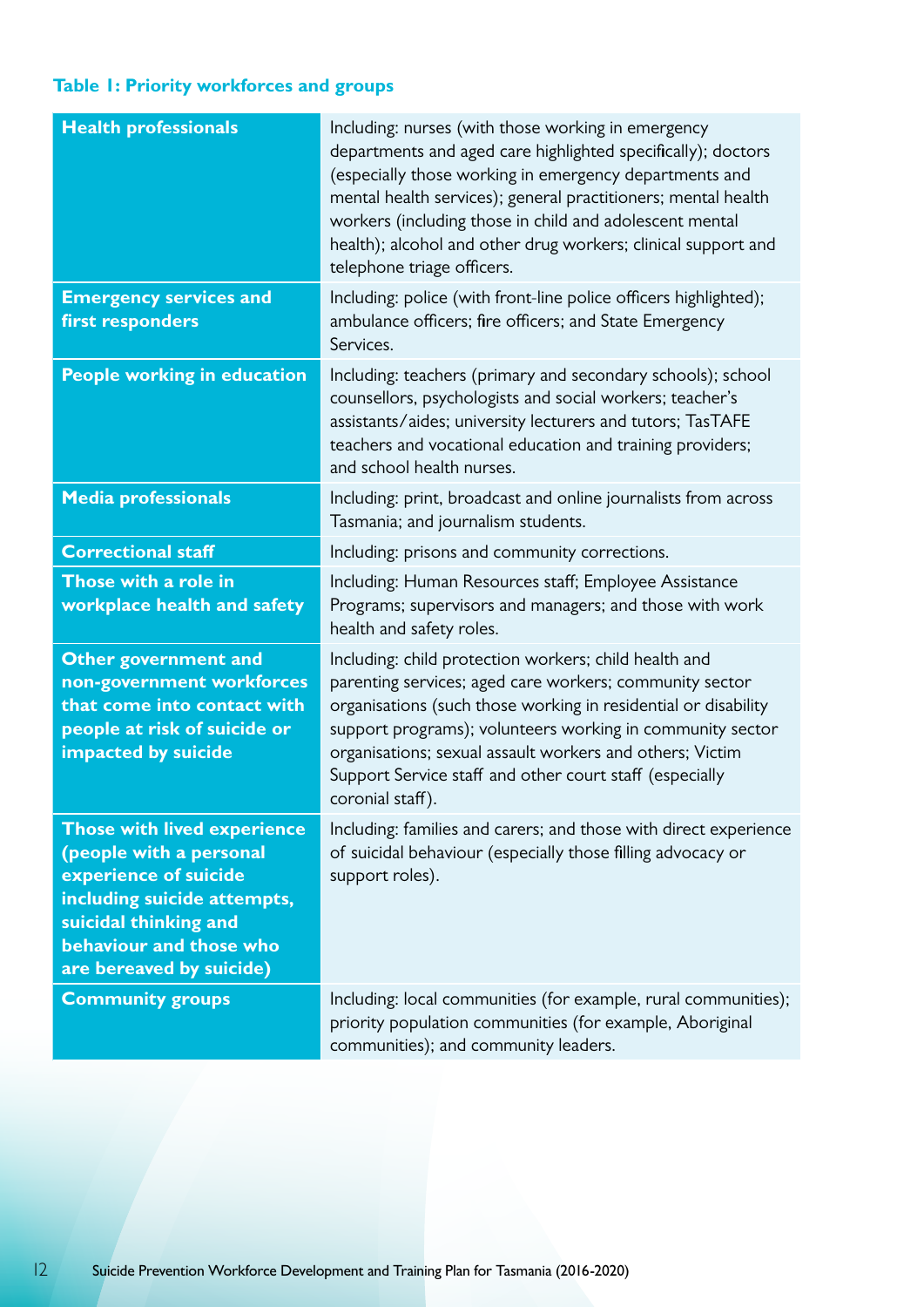The consultations also revealed a range of current concerns with the way suicide prevention training was planned, delivered and/or evaluated in Tasmania. This included issues related to the frequency and suitability of training and specific content.

Stakeholders reported that health workers, emergency services workers and others who may come into contact with people at risk of suicide needed to be able to access regular, consistent training in suicide prevention and tailored to their role and/or the service they provided. Providing training that considered the needs of priority groups was also highlighted by stakeholders as an important consideration.

Stakeholders suggested that it was also important to ensure that workforces received training and support to better manage the impacts associated with their roles and to consider self care, supervision and support mechanisms.

Suicide prevention as a whole of community responsibility was a strong theme which emerged from the stakeholder consultations, highlighting the need for families and communities to receive education and training. There was also strong support for the role of workplaces in suicide prevention, particularly the need for training which links to organisational policies and other workplace health and safety messages.

### The policy context

The Rethink Plan includes the support and development of Tasmania's workforce as one of ten key directions for reform. It includes a specific action to develop Tasmania's first *Suicide Prevention Workforce Development and Training Plan* (2016-2020).

In addition to current national and state policies, there have been a range of other inquiries and reviews in Australia, such as the Review of Mental Health Programmes and Services conducted by the National Mental Health Commission in 2014 (1). In November 2015, the Australian Government released its response which indicated national support for workforce development and training that includes community gatekeepers as well as frontline health and mental health staff. The National Mental Health Commission's report further recommended that first responders and health professionals who are likely to encounter suicidal people are appropriately trained in communication skills.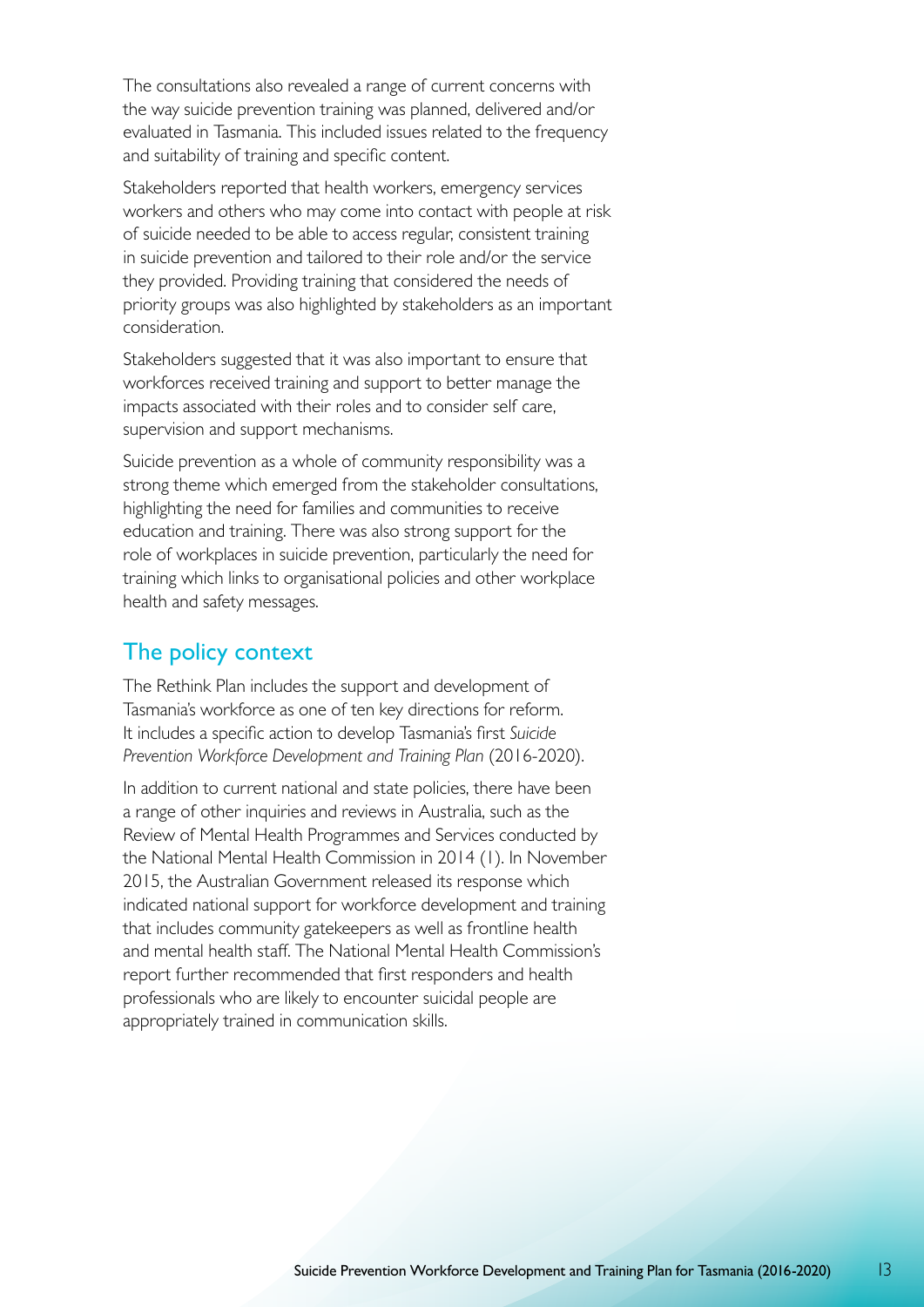# Taking Action

#### **1. Workforces likely to interact with people experiencing a suicidal crisis.**

Requirement: Tailored training for role and setting which focuses on person-centred risk identification and immediate management of those at risk.

| Staff working | General              | Mental health | Police and | Crisis telephone |
|---------------|----------------------|---------------|------------|------------------|
| in emergency  | <b>practitioners</b> |               | ambulance  | counsellors      |
| departments   |                      | workers       | officers   |                  |

## Why has this been prioritised?

- ✓ Available evidence suggests that the level of suicide prevention training received by health and other professionals who come into contact with people with an elevated risk of suicide is highly variable in terms of appropriateness, quality and frequency and is dependent on academic qualifications and the commitment of the organisation to suicide prevention.
- ✓ The National Mental Health Commission's Review of Mental Health Programmes and Services found that people who attempt suicide are not all receiving sufficient support at the time of crisis and following initial contact with health services.
- ✓ GPs have a critical role to play in suicide prevention and are often the first point of contact when someone is experiencing suicidal crisis.

| <b>Tailoring</b>              | These workforces need training tailored for their specific role in the<br>broader service system and training that links with policies and procedures<br>for identifying and managing those who may be at risk of suicide.                                                                                                                                                                                                 |  |
|-------------------------------|----------------------------------------------------------------------------------------------------------------------------------------------------------------------------------------------------------------------------------------------------------------------------------------------------------------------------------------------------------------------------------------------------------------------------|--|
| Prevention<br>area/s targeted | Secondary prevention and early intervention (early identification of signs<br>$\overline{\mathcal{L}}$<br>of suicide/lowering the severity and duration of a suicidal crisis and<br>attempt) with a focus on actions to intervene with those experiencing a<br>suicidal crisis to prevent suicide.<br>Postvention (focusing on supporting individuals, families and communities<br>$\checkmark$<br>affected by a suicide). |  |
| Skills required               | Person centred risk identification and immediate management<br>Communication skills<br>Understanding of referral pathways in Tasmania<br>Engaging families and carers<br>Knowledge of self-care strategies                                                                                                                                                                                                                 |  |
| Cultural<br>considerations    | Information on working with priority populations, including information<br>$\overline{\mathscr{S}}$<br>on working cross-culturally and providing care that is sensitive and<br>responsive to the needs of priority population groups.<br>Consideration of integrating the views of those with lived experience.                                                                                                            |  |
| Available training            | There are a range of training options, although most have not been evaluated.                                                                                                                                                                                                                                                                                                                                              |  |

### Training considerations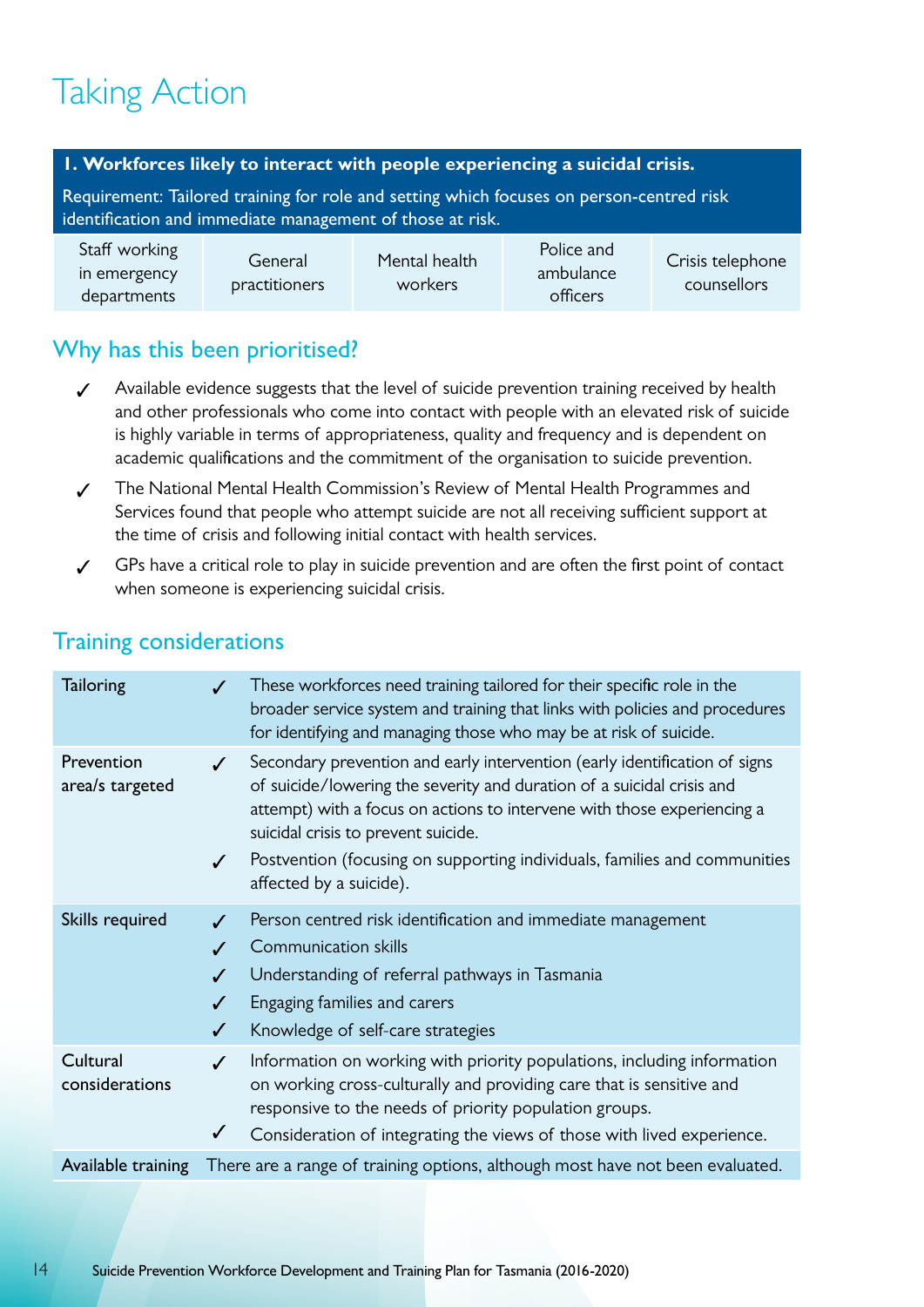## Actions

|                              | Workforces likely to interact with people experiencing a suicidal crisis.                                                                                                                                                                                                                    | Timeframe                  |
|------------------------------|----------------------------------------------------------------------------------------------------------------------------------------------------------------------------------------------------------------------------------------------------------------------------------------------|----------------------------|
|                              | Staff in emergency departments and mental health services                                                                                                                                                                                                                                    |                            |
| $  \cdot  $                  | DHHS (through the Chief Psychiatrist) to identify the most suitable<br>training package/s for staff working in emergency departments (1.2) and<br>mental health services (1.3) in Tasmania and commission the training (with<br>modifications for the Tasmanian service system as required). | Immediate to<br>short-term |
| 1.2                          | Roll-out training to staff working in hospital emergency departments to<br>enhance their capacity to identify and respond to those at risk of suicide and<br>presenting to hospital, with training to start in 2016.                                                                         | Immediate to<br>short-term |
| 1.3                          | Roll-out training across all mental health services to build the capacity of<br>nurses, allied health staff, medical staff and other relevant staff to identify<br>and respond to those at risk of suicide.                                                                                  | Medium-term                |
|                              | <b>General practitioners</b>                                                                                                                                                                                                                                                                 |                            |
| $\mathsf{I}$ .4              | Support Primary Health Tasmania to identify the most suitable training<br>package for GPs and ensure it links with and complements the Tasmanian<br>Pathway for suicide prevention.                                                                                                          | Immediate to<br>short-term |
| 1.5                          | Support the roll-out of education and training for GPs to identify and<br>respond to those at risk of suicide and their families.                                                                                                                                                            | Medium-term                |
|                              | Emergency services (police and ambulance)                                                                                                                                                                                                                                                    |                            |
| 1.6                          | Work with Tasmania Police to support the development and<br>implementation of a training plan for front-line officers that integrates key<br>knowledge and skills for mental health, drug and alcohol, suicide prevention<br>and suicide postvention.                                        | Medium-term                |
| 1.7                          | Work with Ambulance Tasmania to support the development and<br>implementation of a training plan for ambulance officers that integrates key<br>knowledge and skills for mental health, drug and alcohol, suicide prevention<br>and suicide postvention.                                      | Medium-term                |
| Crisis telephone counsellors |                                                                                                                                                                                                                                                                                              |                            |
| 1.8                          | Work with Lifeline Tasmania to ensure that all crisis services workers<br>(e.g. telephone crisis counsellors) continue to get regular suicide prevention<br>training that links with suicide prevention services in Tasmania.                                                                | Immediate to<br>short-term |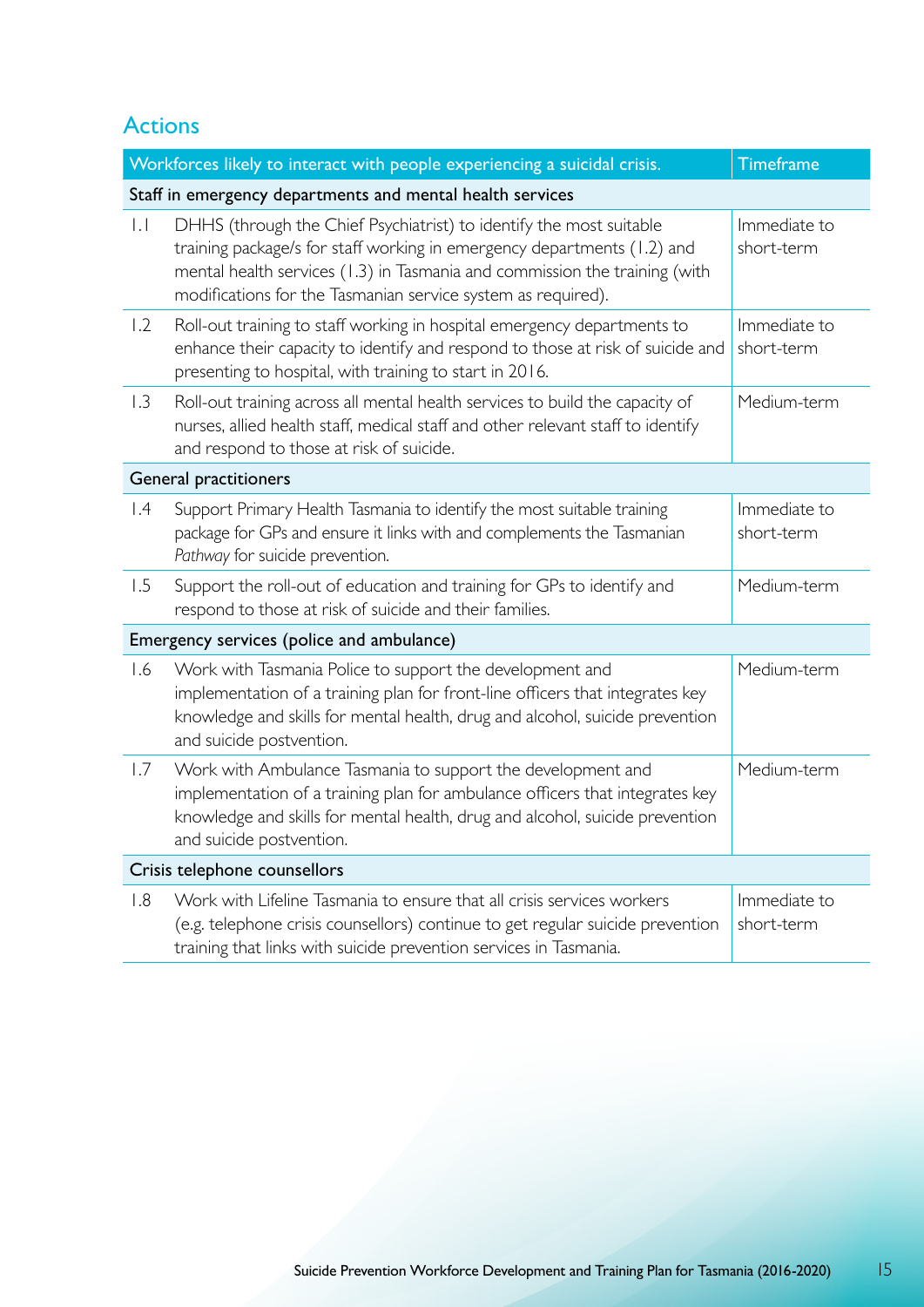# Taking Action

**2. Health (and other) workers likely to interact with those at risk of suicide and/or needing ongoing management and care.** 

Requirement: Tailored training for their role focused on identification of those at risk and ongoing support and management.

| Nurses and allied health workers; drug and | Health (and other) workers likely to interact |
|--------------------------------------------|-----------------------------------------------|
| alcohol workers; aged care workers.        | with and support at risk population groups.   |

## Why has this been prioritised?

- ✓ People at risk of suicidal behaviours, or those managing suicidal thoughts or behaviours, are often in contact with a range of health and/or specialist services. Nurses and allied health workers, those working in drug and alcohol services and those providing care and services to older people are well placed to identify those who may be at risk of suicide and provide ongoing care and support.
- ✓ It is critical that all training is culturally appropriate and incorporates comprehensive concepts of health and wellbeing and acknowledges the impact of trauma.

### Training considerations

| <b>Tailoring</b>              | Tailored for the specific target groups they work with who can experience<br>$\overline{\mathscr{N}}$<br>different risk and protective factors, who may express suicidal behaviour<br>in different ways and who may respond to different types of ongoing care<br>and support.<br>May be best delivered in conjunction with broader mental health and<br>$\checkmark$<br>wellbeing training.                                               |
|-------------------------------|--------------------------------------------------------------------------------------------------------------------------------------------------------------------------------------------------------------------------------------------------------------------------------------------------------------------------------------------------------------------------------------------------------------------------------------------|
| Prevention<br>area/s targeted | Primary prevention (reducing risk factors and enhancing protective factors)<br>Secondary prevention and early intervention (early indentification of signs of<br>$\overline{\mathscr{S}}$<br>suicide/lowering the severity and duration of a suicidal crisis and attempt)<br>Postvention (focusing on supporting individuals, families and communities<br>✓<br>affected by a suicide)<br>Promotion of wellbeing<br>✓                       |
| Skills required               | Addressing myths and facts about suicide<br>J<br>Identifying potential risk factors and protective factors<br>Communication skills and asking about suicide<br>J<br>Care and support after a suicide attempt<br>✓<br>Working with families and carers<br>ℐ<br>Understanding referral pathways in Tasmania<br>J<br>Knowledge of self-care strategies<br>$\overline{\mathscr{I}}$                                                            |
| Cultural<br>considerations    | Culturally appropriate content and delivery<br>$\overline{\mathcal{L}}$<br>Understanding of working cross-culturally<br>$\checkmark$<br>$\checkmark$<br>Information on working with priority populations including information<br>and training on providing care that is sensitive and responsive to the<br>needs of priority population groups.<br>$\checkmark$<br>Consideration of integrating the views of those with lived experience. |
| Available training            | There are limited fit-for-purpose packages for these workforces.                                                                                                                                                                                                                                                                                                                                                                           |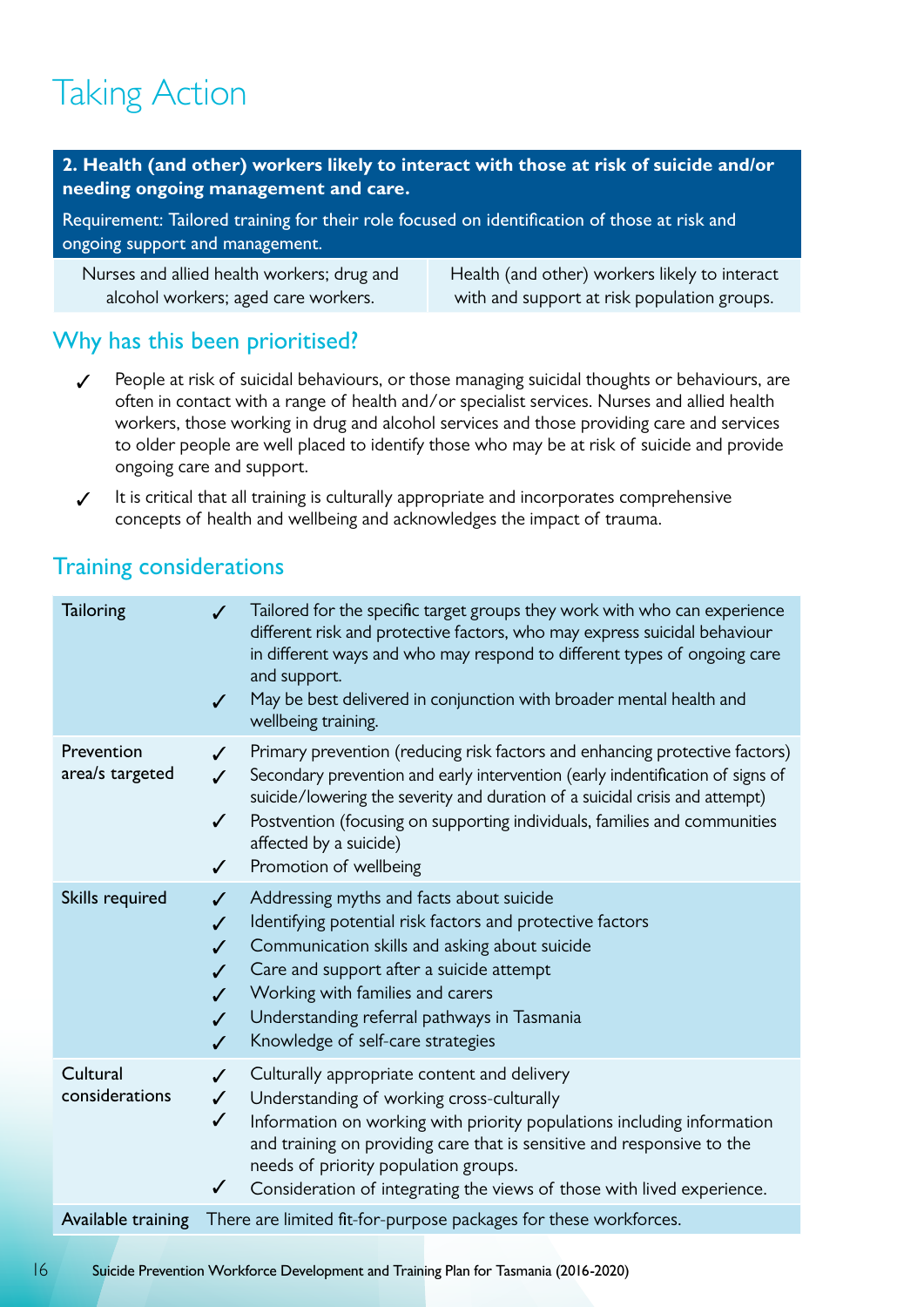### Actions

|                                                                                          | Health (and other) workers likely to interact with those at risk of suicide<br>and/or needing ongoing management and care.                                                                                                                                                                                                           | Timeframe                  |
|------------------------------------------------------------------------------------------|--------------------------------------------------------------------------------------------------------------------------------------------------------------------------------------------------------------------------------------------------------------------------------------------------------------------------------------|----------------------------|
|                                                                                          | Nurses and allied health workers; drug and alcohol workers; aged care workers                                                                                                                                                                                                                                                        |                            |
| 2.1                                                                                      | Explore state-wide dissemination of education resources for health, drug<br>and alcohol and aged care workers to complement and reinforce training.                                                                                                                                                                                  | Immediate to<br>short-term |
| $2.2\phantom{0}$                                                                         | Identify and implement training across drug and alcohol services to build the<br>capacity of staff to identify and respond to those at risk of suicide. A two-<br>tiered approach using a generic online program with a tailored face-to-face<br>program will be considered.                                                         | Medium-term                |
| 2.3                                                                                      | Identify and implement training across nursing and allied health professionals<br>in the health (and associated) services to build the capacity of staff to<br>identify and respond to those at risk of suicide. A two-tiered approach<br>using a generic online program with a tailored face-to-face program will be<br>considered. | Medium-term                |
| $2.4\phantom{0}$                                                                         | Identify and implement training to aged care workers focused on<br>identification and management of suicide risk in older people.                                                                                                                                                                                                    | Medium-term                |
| Health (and other) workers likely to interact with and support at risk population groups |                                                                                                                                                                                                                                                                                                                                      |                            |
| 2.5                                                                                      | Implement training across health and other services to build the capacity of<br>workers to identify and respond to those at risk of suicide utilising culturally<br>safe and appropriate practices.                                                                                                                                  | Longer-term                |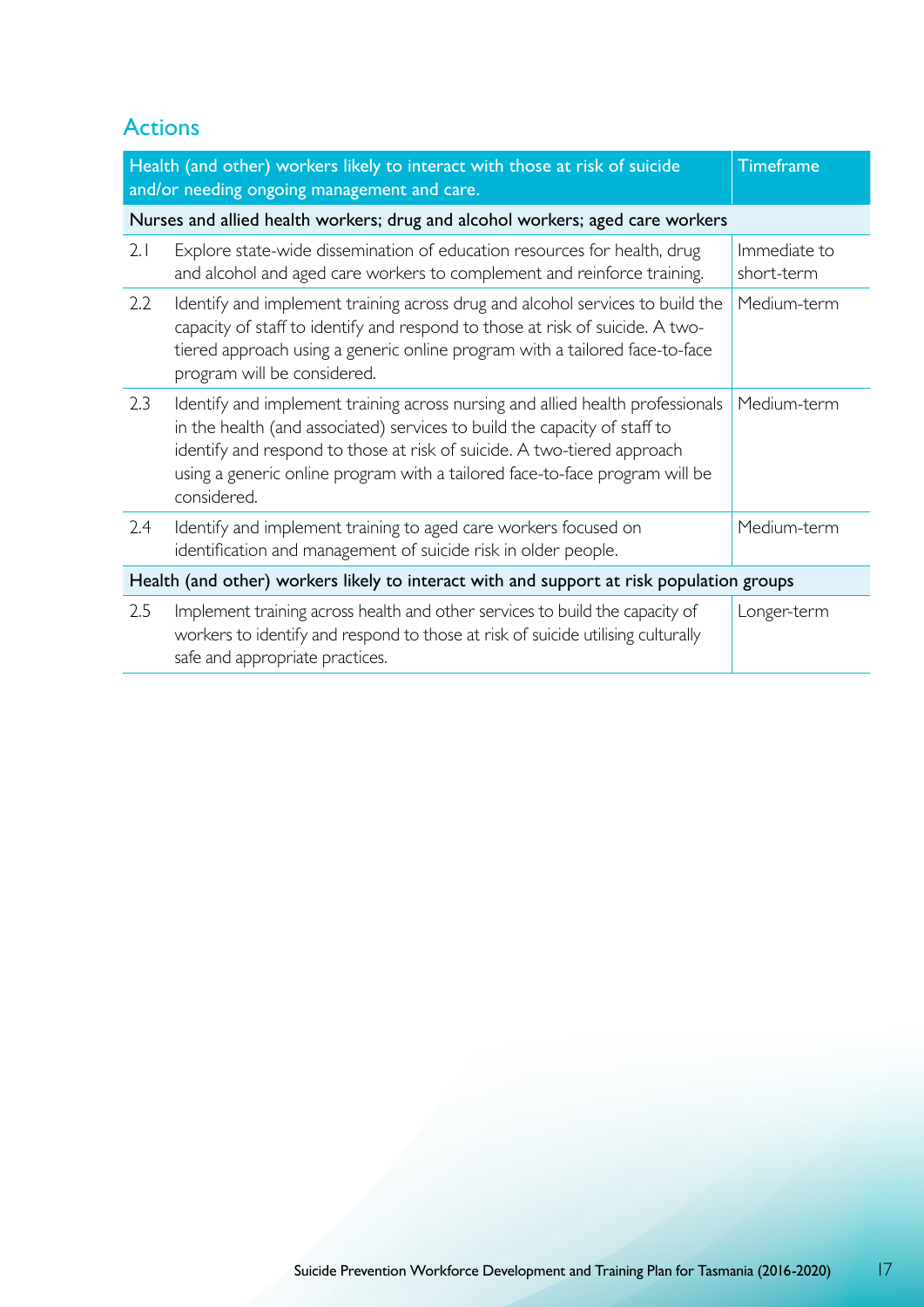# Taking Action

**3. Non-health workforces that may interact with people at risk of suicide or those impacted by suicide.**

Requirement: General knowledge and skills about suicide prevention, early intervention and postvention that is tailored for their specific role or setting.

| Media<br>professionals | Coronial staff;<br>employees<br>working in the<br>justice sector;<br>correctional staff | Youth workers;<br>child protection<br>workers | School teachers<br>and other staff | Specific<br>workplaces<br>where employees<br>may be at<br>increased risk |
|------------------------|-----------------------------------------------------------------------------------------|-----------------------------------------------|------------------------------------|--------------------------------------------------------------------------|
|------------------------|-----------------------------------------------------------------------------------------|-----------------------------------------------|------------------------------------|--------------------------------------------------------------------------|

## Why has this been prioritised?

- ✓ Widespread reporting of suicide, coverage that in some way glorifies or sensationalises suicide or reporting that publicises a suicide method is associated with an increase in the number of suicides directly following such reporting (3).
- ✓ Suicide prevention training for workers in direct contact with people who may be at risk of suicide, has demonstrated significant improvements in knowledge and awareness, attitudes and practices when provided with a gatekeeper training program (4).
- ✓ The rates of suicide in adults released from prison are at an elevated risk compared to the general population, with rates of suicide significantly higher in the first six months after release (5). The impact of gatekeeper training programs in justice settings has led to improved attitudes, knowledge and confidence (6).
- ✓ Research in Australia and abroad has demonstrated elevated rates of suicide amongst tradesmen and construction workers compared with the general working male population, particularly in apprentices (7) and suggests that workplaces are a setting for suicide prevention training if they are connected to broader organisational health and wellbeing approaches.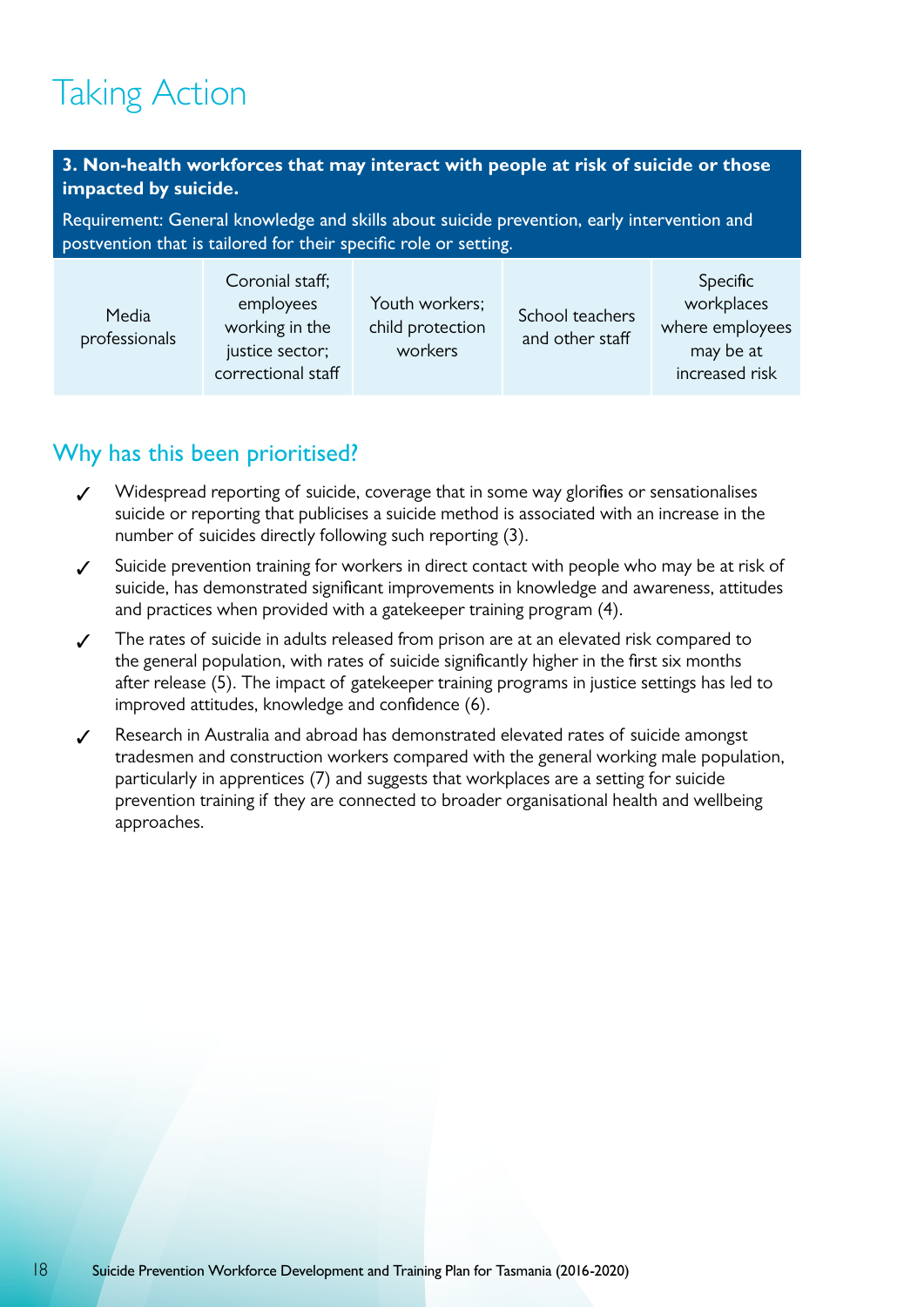# Training considerations

| <b>Tailoring</b>              | These workforces are diverse, but each need training that is tailored for<br>$\overline{\mathscr{N}}$<br>their specific role or setting<br>Training should include general information plus information on<br>$\checkmark$<br>communicating about suicide<br>Training should link with resources, policies and other services that can<br>$\checkmark$<br>provide expertise advice or support when required                                                                                                                                                       |
|-------------------------------|-------------------------------------------------------------------------------------------------------------------------------------------------------------------------------------------------------------------------------------------------------------------------------------------------------------------------------------------------------------------------------------------------------------------------------------------------------------------------------------------------------------------------------------------------------------------|
| Prevention<br>area/s targeted | Primary prevention (reducing risk factors and enhancing protective factors)<br>$\checkmark$<br>- with a focus on those at increased risk of suicide<br>Secondary prevention - with a focus on those showing early signs of<br>$\checkmark$<br>suicidal thoughts and behaviours<br>Postvention (focusing on supporting individuals, families and communities<br>✓<br>affected by a suicide)<br>Promotion of wellbeing<br>$\checkmark$                                                                                                                              |
| Skills required               | Addressing myths and facts about suicide<br>$\overline{\mathcal{L}}$<br>Identifying potential risk factors and protective factors<br>$\overline{\mathscr{S}}$<br>Communication skills and asking about suicide<br>$\overline{\phantom{a}}$<br>Public communication (or reporting) about suicide<br>$\overline{\mathscr{S}}$<br>Care and support after a suicide attempt<br>$\overline{\mathscr{S}}$<br>Working with families and carers<br>✓<br>Understanding referral pathways in Tasmania<br>$\overline{\mathscr{N}}$<br>Knowledge of self-care strategies<br>ℐ |
| Cultural<br>considerations    | Information on working with priority populations, including information<br>$\checkmark$<br>on working cross-culturally<br>Information and training on providing care that is sensitive and<br>✓<br>responsive to the needs of priority population groups<br>Consideration of integrating the views of those with lived experience<br>✓                                                                                                                                                                                                                            |
| Available training            | Existing gatekeeper programs (online and face-to-face) that focus on general<br>awareness and intervention are available; training for media professionals is<br>available, and there are some existing and emerging programs for working<br>with families.                                                                                                                                                                                                                                                                                                       |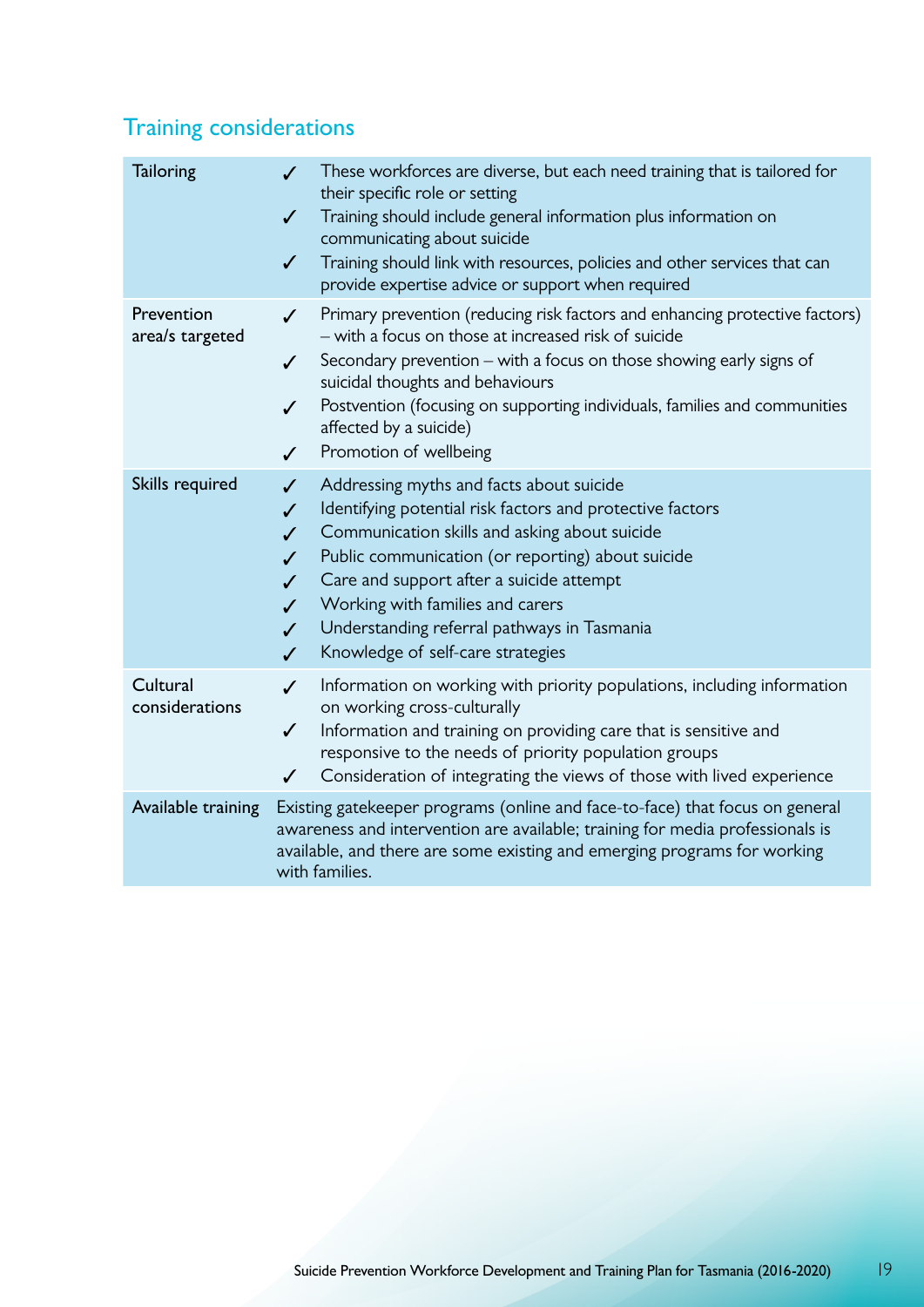## Actions

| Non-health workforces that may interact with people at risk of suicide or<br>impacted by suicide. |                                                                                                                                                                                                                                                                                                                                        | <b>Timeframe</b>           |
|---------------------------------------------------------------------------------------------------|----------------------------------------------------------------------------------------------------------------------------------------------------------------------------------------------------------------------------------------------------------------------------------------------------------------------------------------|----------------------------|
|                                                                                                   | Media professionals                                                                                                                                                                                                                                                                                                                    |                            |
| 3.1                                                                                               | Support annual suicide prevention training to media professionals working<br>across print, broadcast and online, which incorporates proactive reporting,<br>by linking with the Mindframe National Media Initiative.                                                                                                                   | Immediate to<br>short-term |
| 3.2                                                                                               | TSPCN and DHHS to work with Mindframe and the media sector to align<br>training for media professionals in Tasmania with the Tasmanian Mental<br>Health and Suicide Prevention Communications Charter.                                                                                                                                 | Medium-term                |
| 3.3                                                                                               | University of Tasmania to continue to use Mindframe teaching resources to<br>include the reporting of suicide and mental illness in the curriculum under<br>the Journalism, Media and Communications programs.                                                                                                                         | Medium-term                |
|                                                                                                   | Coronial staff, employees working in the justice sector, correctional staff                                                                                                                                                                                                                                                            |                            |
| 3.4                                                                                               | Training is identified and delivered to coronial and justice staff, which also<br>includes sessions about how suicide is communicated publicly, engaging with<br>the media and supporting those impacted by suicide. The use of general<br>gatekeeper programs plus additional training tailored for their role may be<br>appropriate. | Medium-term                |
| 3.5                                                                                               | Prison staff, community corrections and juvenile justice staff are provided<br>with targeted gatekeeper training that includes general knowledge and skills<br>as well as specific knowledge and referral pathways about the populations the<br>workforce is engaging with.                                                            | Longer-term                |
|                                                                                                   | Youth workers, child protection workers                                                                                                                                                                                                                                                                                                |                            |
| 3.6                                                                                               | Support youth workers and those working in child protection to be provided<br>with targeted gatekeeper training that includes general knowledge and skills<br>as well as specific knowledge and referral pathways about the populations the<br>workforce is engaging with.                                                             | Longer-term                |
|                                                                                                   | School teachers and other staff                                                                                                                                                                                                                                                                                                        |                            |
| 3.7                                                                                               | Support training to student support and teaching staff in schools, vocational<br>educational and training and tertiary institutions.                                                                                                                                                                                                   | Longer-term                |
|                                                                                                   | Specific workplaces where employees may be at increased risk                                                                                                                                                                                                                                                                           |                            |
| 3.8                                                                                               | Develop a framework for workplaces, that incorporates a focus on integration<br>of mental health and suicide prevention training with overarching policies and<br>support structures.                                                                                                                                                  | Longer-term                |
| 3.9                                                                                               | Support industries to provide primary prevention, early intervention and<br>postvention training to workers in industries identified as having a greater<br>prevalence of suicide, ensuring it is linked to other organisational policies<br>structures and supports.                                                                  | Longer-term                |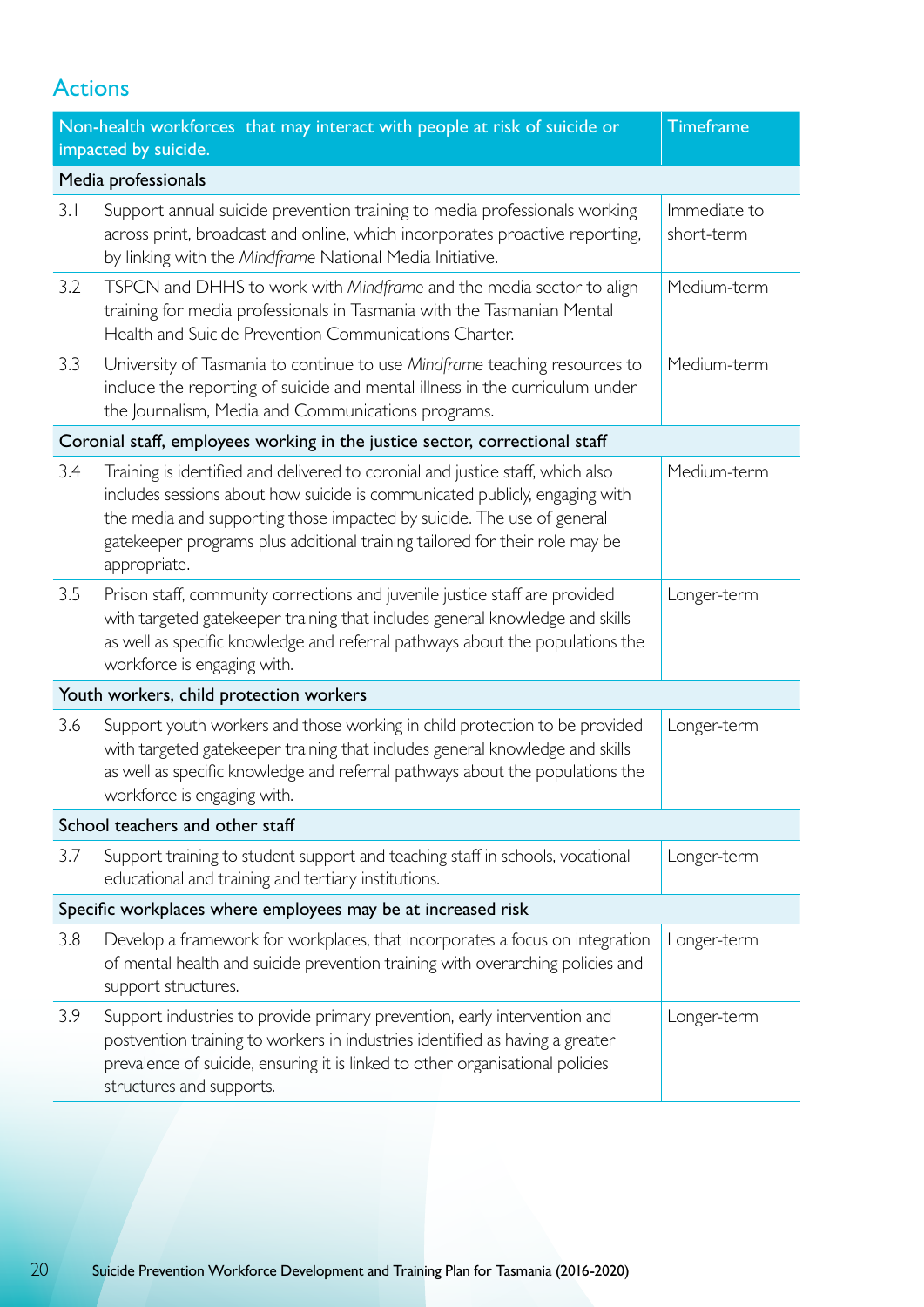# Taking Action

**4. Families and carers, community groups and general workforces interacting with the community and all other workforces.**

Requirement: General knowledge and skills about suicide prevention, early intervention and postvention.

Families and carers **Community groups** 

General workforces interacting with the community and all other workforces

## Why has this been prioritised?

- Many of the issues faced by someone who experiences suicidal thoughts and behaviours, such as feelings of guilt and shame, can also be shared by close family members, friends and carers. Families are well placed to recognise suicidal behaviours in children, young people and other family members. *The National Confidential Inquiry Into Suicide And Homicide By People With Mental Illness* (8) concluded that families and carers are an under-valued and under-utilised resource in suicide prevention.
- ✓ A review of the evidence of the effectiveness of community and population interventions to reduce stigma associated with depression, anxiety and suicide found that successfully addressing stigmatising attitudes is likely to involve a multifaceted approach, including targeting key groups who make decisions that can impact on the lives of people with depression and anxiety disorders (9).
- ✓ Suicide prevention training for a range of community gatekeepers has demonstrated significant improvements in knowledge and awareness, attitudes and practices when provided with a gatekeeper training program (4).

## Training considerations

| <b>Tailoring</b>              | Generally not required                                                                                                                                                                                                                                                                                                  |
|-------------------------------|-------------------------------------------------------------------------------------------------------------------------------------------------------------------------------------------------------------------------------------------------------------------------------------------------------------------------|
| Prevention<br>area/s targeted | Primary prevention (reducing risk factors and enhancing protective factors)<br>Secondary prevention – with a focus on those showing early signs of<br>suicidal thoughts and behaviours<br>Postvention (focusing on supporting individuals, families and communities<br>affected by a suicide)<br>Promotion of wellbeing |
| Skills required               | More general skills to understand health and wellbeing<br>Addressing myths and facts about suicide<br>Broad role of community and other gatekeeper in suicide prevention<br>(broader than intervention with those in crisis)<br>Knowledge of self-care strategies                                                       |
| Cultural<br>considerations    | General understanding of issues for priority populations, including<br>cultural considerations and information and training on providing care<br>and support that is sensitive and responsive to the needs of priority<br>population groups.                                                                            |
| Available training            | Existing evidence based gatekeeper programs (focused on early intervention)<br>and emerging programs with a broader focus on communication.                                                                                                                                                                             |
|                               |                                                                                                                                                                                                                                                                                                                         |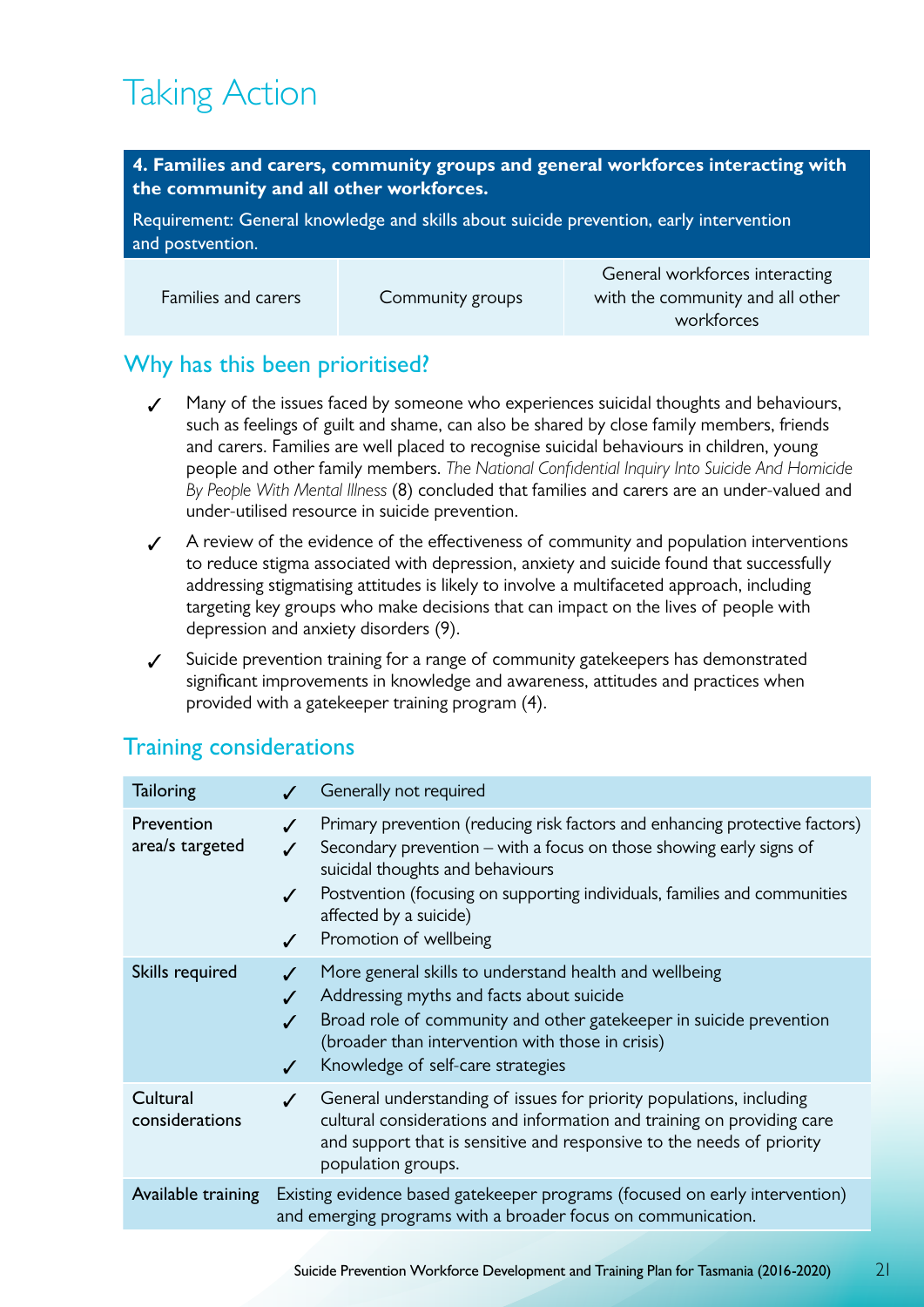## Actions

| Families and carers, community groups and general workforces interacting<br>with the community and all other workforces | Timeframe                                                                                                                                                                                                                                                                                                                                 |                            |  |  |
|-------------------------------------------------------------------------------------------------------------------------|-------------------------------------------------------------------------------------------------------------------------------------------------------------------------------------------------------------------------------------------------------------------------------------------------------------------------------------------|----------------------------|--|--|
| <b>Families and carers</b>                                                                                              |                                                                                                                                                                                                                                                                                                                                           |                            |  |  |
| 4.1                                                                                                                     | Support the identification of training suitable for families and carers.                                                                                                                                                                                                                                                                  | Immediate to<br>short-term |  |  |
| 4.2                                                                                                                     | Support the implementation of tailored training for families and carers -<br>with a focus on supporting families and carers of those who have<br>attempted suicide.                                                                                                                                                                       | Medium-term                |  |  |
| 4.3                                                                                                                     | Support education and initiatives for people who are bereaved by suicide.                                                                                                                                                                                                                                                                 | Longer-term                |  |  |
| 4.4                                                                                                                     | Support the identification and delivery of specific postvention focused<br>training to services and other gatekeepers supporting families and<br>communities affected by suicide.                                                                                                                                                         | Longer-term                |  |  |
| Community groups                                                                                                        |                                                                                                                                                                                                                                                                                                                                           |                            |  |  |
| 4.5                                                                                                                     | Support the identification and implementation of suitable general<br>awareness and suicide prevention skills packages across community<br>gatekeepers in Tasmania.                                                                                                                                                                        | Longer-term                |  |  |
| General workforces interacting with the community and all other workforces                                              |                                                                                                                                                                                                                                                                                                                                           |                            |  |  |
| 4.6                                                                                                                     | Support the identification and implementation of suitable training for<br>employment services workers, disability workers, home and community<br>care workers and staff working with Housing Tasmania to build knowledge<br>and capacity to identify someone who may be at risk of suicide and support<br>referral to Tasmanian services. | Longer-term                |  |  |
| 4.7                                                                                                                     | Support the identification of general awareness and suicide prevention skills<br>packages, suitable for general workforces.                                                                                                                                                                                                               | Longer-term                |  |  |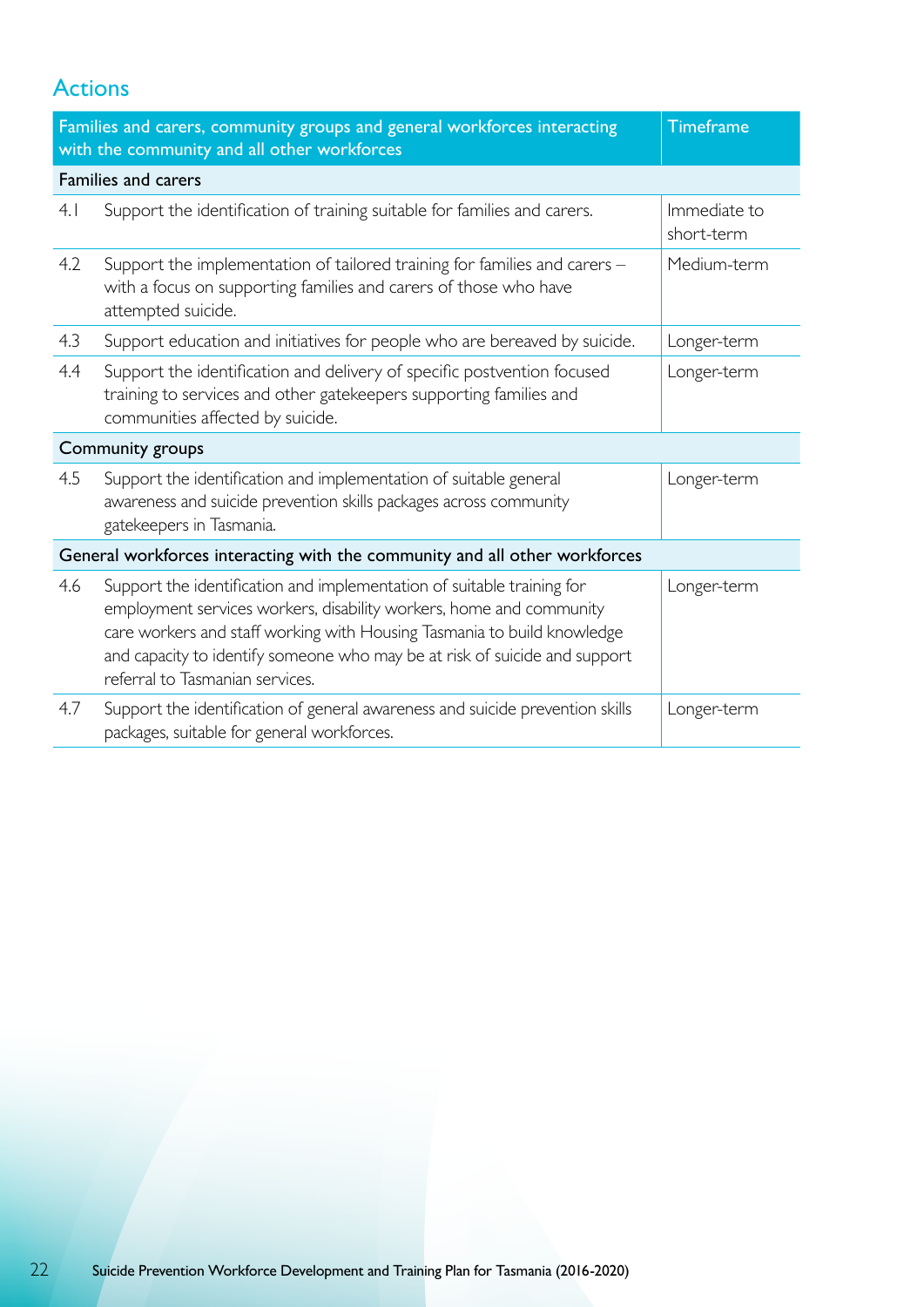# Appendix 1: Key Terms

### Key terms

There is some inconsistency of terms used to describe suicide, suicidal thinking and suicidal behaviour across the literature and other policy documents. Below is a list of key terms and their definitions as they apply to this Plan (10).

| <b>Suicide</b>           | The act of purposely ending one's life                                                                                                                                    |
|--------------------------|---------------------------------------------------------------------------------------------------------------------------------------------------------------------------|
| <b>Suicidal thinking</b> | Thoughts about attempting or completing suicide                                                                                                                           |
| Suicidal behaviour       | A range of behaviours or actions which are related to suicide<br>including: suicidal thinking, self-harming behaviours aimed at<br>causing death, and/or suicide attempts |
| Suicide attempt          | Any non-fatal suicidal behaviour                                                                                                                                          |
| <b>Postvention</b>       | Intervention after a suicide to support individuals, families and<br>communities                                                                                          |
| <b>Lived experience</b>  | The personal experience of suicide including suicide attempts,<br>suicidal thinking and behaviour and those who are bereaved<br>by suicide                                |

### Preferred language

Certain language can stigmatise people who have attempted suicide and people bereaved by suicide, as well as present inaccuracies about suicide or health care. This document adopts nationally recognised suicide prevention language. Examples of preferred suicide prevention language when having conversations about suicide are shown in the table below (11).

| Do say $\sqrt{ }$                                                     | Don't say X                     | Why?                                                                                          |
|-----------------------------------------------------------------------|---------------------------------|-----------------------------------------------------------------------------------------------|
| 'non-fatal' or 'made an attempt<br>on his/her life'                   | 'unsuccessful suicide'          | to avoid presenting suicide<br>as a desired outcome or<br>glamourising a suicide attempt      |
| 'took their own life', 'died by<br>suicide' or 'ended their own life' | 'successful suicide'            | to avoid presenting suicide as<br>a desired outcome                                           |
| 'died by suicide' or 'ended his/<br>her own life                      | 'committed' or 'commit suicide' | to avoid association between<br>suicide and 'crime' or 'sin' that<br>may alienate some people |
| 'concerning rates of suicide'                                         | 'suicide epidemic'              | to avoid sensationalism<br>and inaccuracy                                                     |

*Source: Mindframe National Media Initiative, 2015*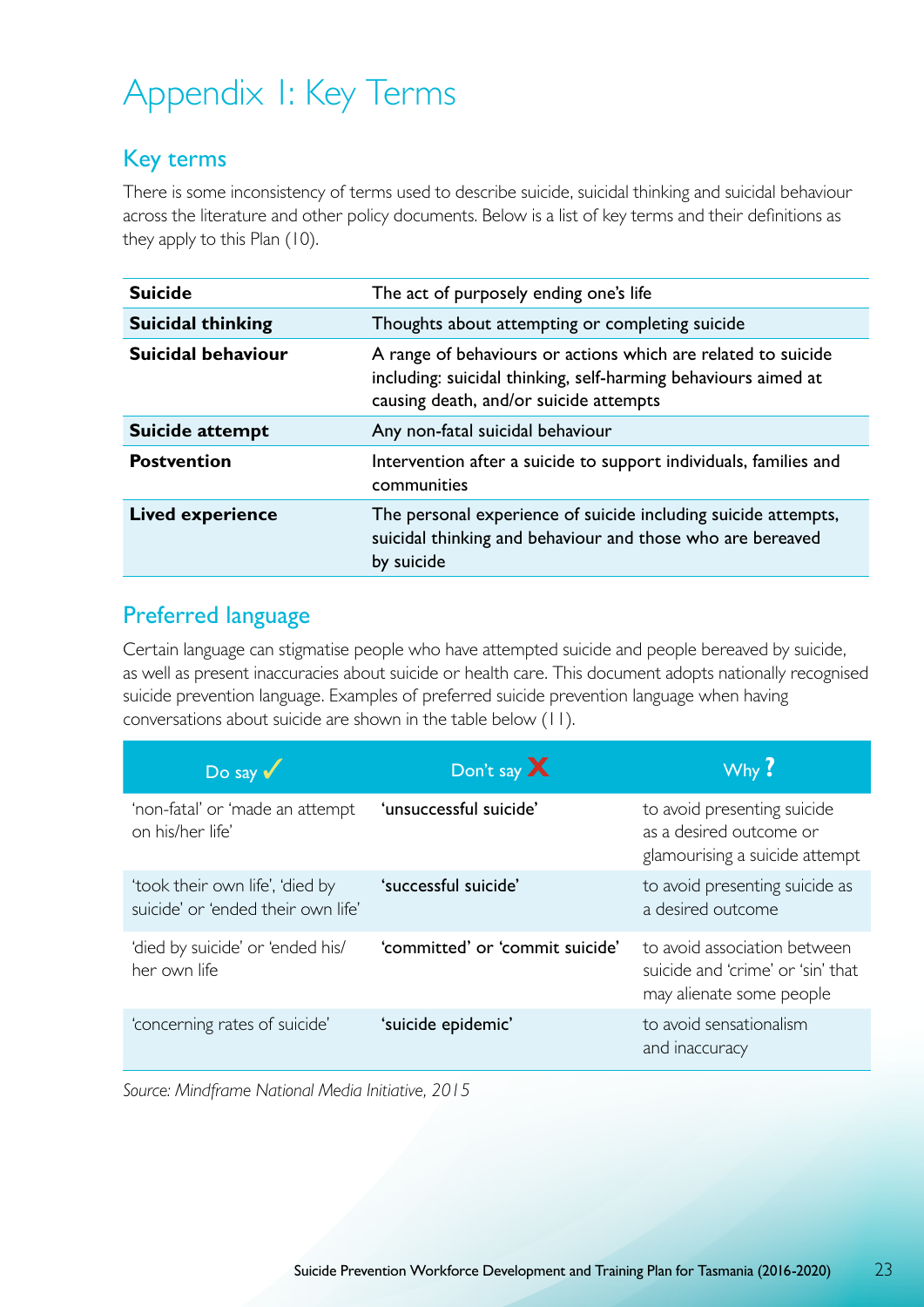# **References**

- 1. National Mental Health Commission, 2013: The National Review of Mental Health Programmes and Services. Sydney: NMHC. http://www.mentalhealthcommission.gov.au/our-reports/ournational-report-cards/2013-report-card/preventing-suicide/whatworks-in-suicide-prevention.aspx
- 2. Robinson J, Bailey E, Hetrick S, et al. (2015). Developing a suicide prevention strategy for Tasmania: a review of the literature. Melbourne, Australia. Unpublished work.
- 3. Pirkis J, Dare A, Blood RW, et al. (2009). Changes in Media Reporting of Suicide in Australia Between 2000/01 and 2006/07. Crisis, 30(1):25-33.
- 4. Kaniwa I, Kawanishi C, Suda A, Hirayasu Y., (2012). Effects of educating local government officers and healthcare and welfare professionals in suicide prevention. International Journal of Environmental Research & Public Health [Electronic Resource], 9(3):712-721.
- 5. Spittal MJ, Forsyth S, Pirkis J., (2014). Suicides in adults released from prison in Queensland, Australia. A cohort study. Journal of Epidemiology and Community Health 68: 993-998.
- 6. Hayes AJ, Shaw JJ, Lever-Green G, Parker D, Gask L., (2008). Improvements to suicide prevention training for prison staff in England and Wales. Suicide & Life-Threatening Behavior, 38(6):708-713.
- 7. Meilner A, Spittal M, Pirkis J., (2013). Suicide by occupation: systemic review and meta-analysis. BJ of Psych, 203:409-416.
- 8. National Confidential Inquiry into Suicide and Homicide by People with Mental Illness. (2015). http://www.bbmh.manchester. ac.uk/cmhs/research/centreforsuicideprevention/nci/
- 9. Reavley N, Jorm A. (2013). Community and Population-based interventions to reduce stigma associated with depression, anxiety and suicide: a rapid review. An Evidence Check review brokered by the Sax Institute for beyondblue.
- 10. Living Is For Everyone (LiFE): A Framework for prevention of suicide in Australia. [http://www.livingisforeveryone.com.au/life](http://www.livingisforeveryone.com.au/life-framework.html)[framework.html](http://www.livingisforeveryone.com.au/life-framework.html)
- 11. Mindframe (2015). Mindframe National Media Initiative. http://www.mindframe-media.info.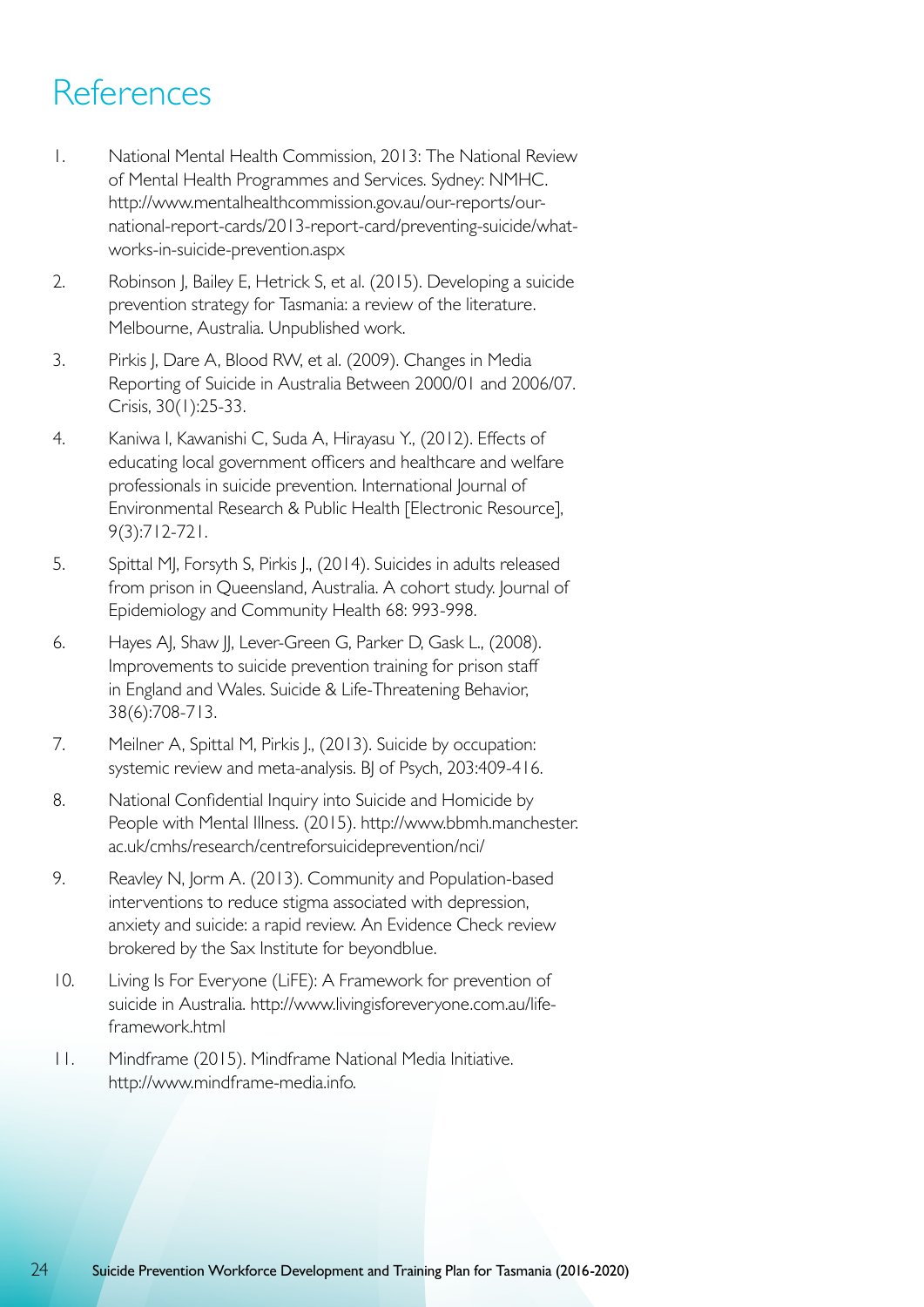# **Notes**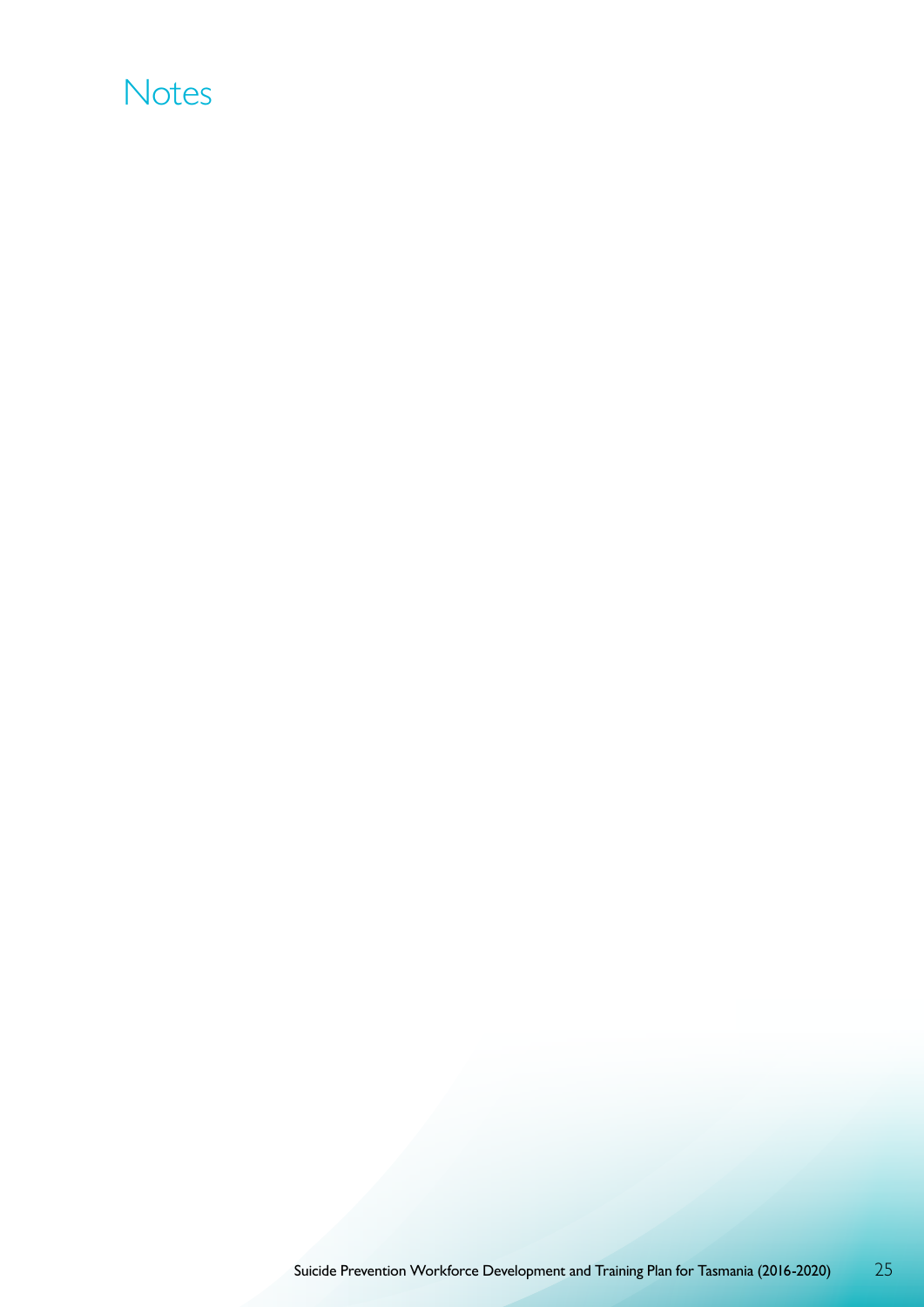26 Suicide Prevention Workforce Development and Training Plan for Tasmania (2016-2020)